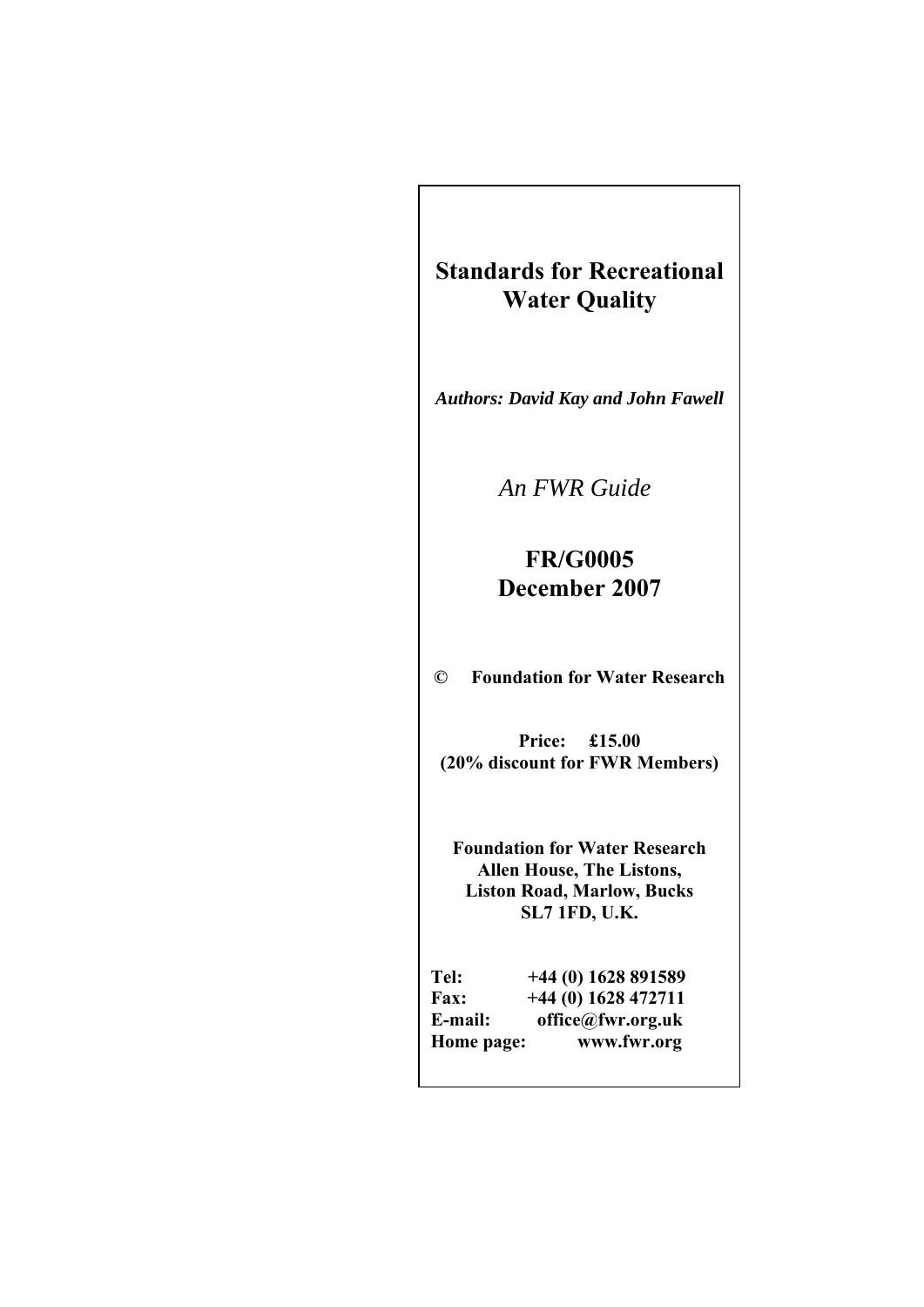*Whilst every effort has been made to ensure accuracy FWR will not accept responsibility for any loss or damage suffered by any persons acting or refraining from acting upon any material contained in this publication.* 

*Appropriate professional advice should be sought when making important decisions to ensure the information is correct, up-to-date and applicable to specific circumstances.*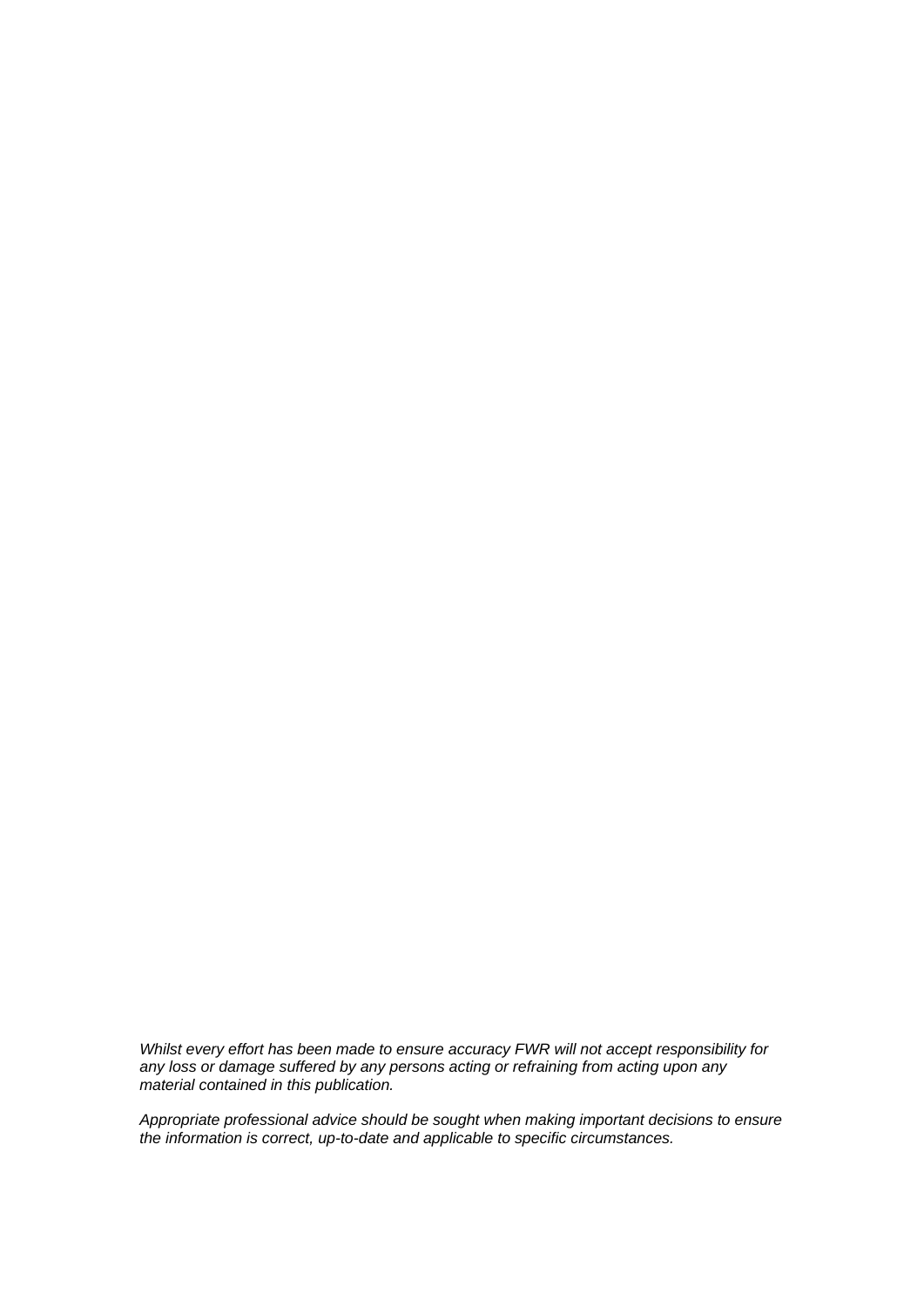### **An FWR Guide to**

# **Standards for Recreational Water Quality**

**Authors: David Kay and John Fawell** 

#### **Acknowledgements**

Parts of this Guide are based on a project sponsored by the Environment Agency for England and Wales. The report summarising the project was co-authored by Professor Paul Hunter and Dr Lorna Fewtrell. We are grateful to the Environment Agency for kind permission to use this work as a basis for some elements of the present Guide.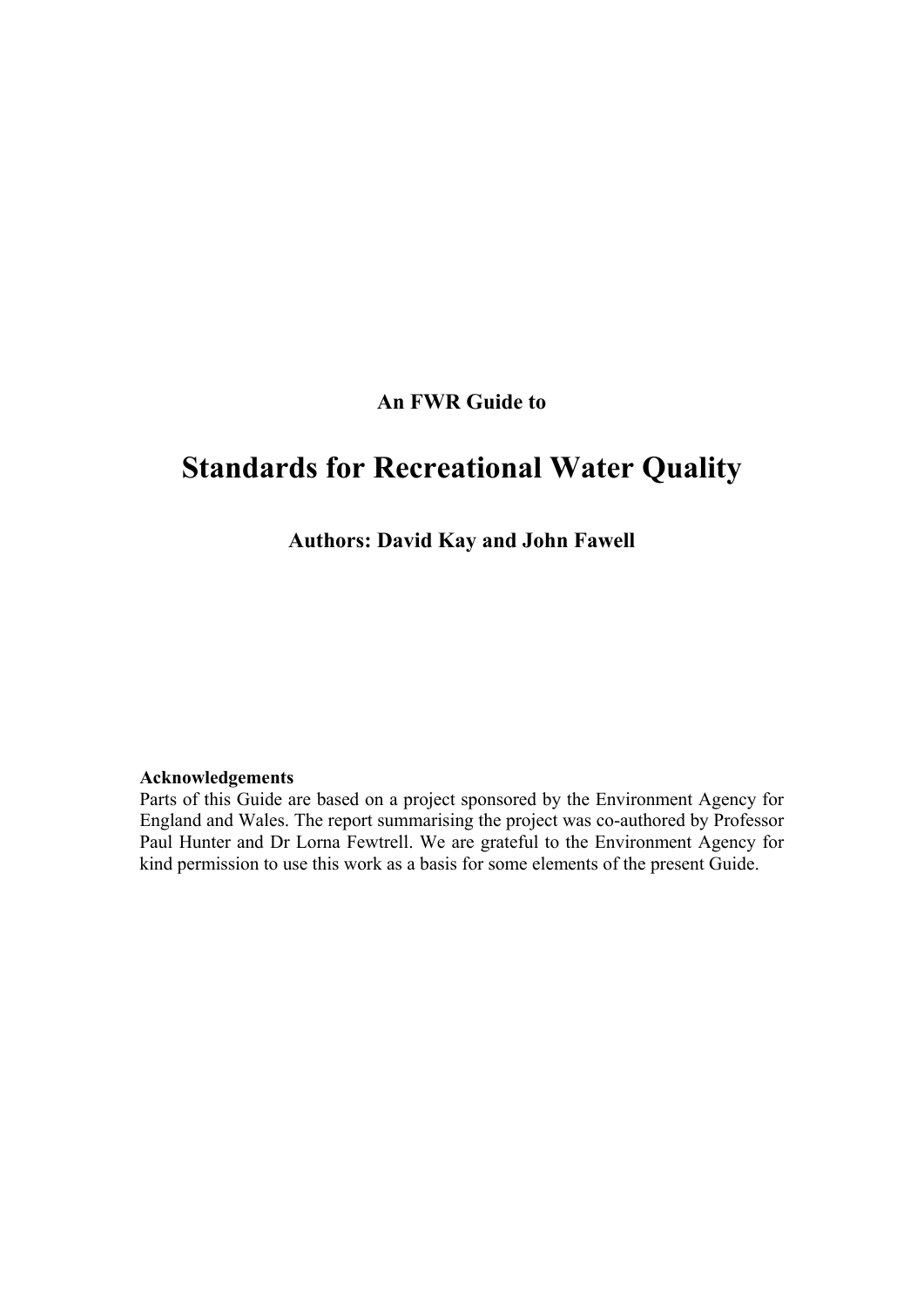### **CONTENTS**

| <b>Section</b> | <b>Title</b>                                                        |        |
|----------------|---------------------------------------------------------------------|--------|
|                | Summary                                                             | 5      |
|                | Introduction                                                        | 6      |
| $\overline{2}$ | What causes pollution of recreational water?                        | $\tau$ |
| 3              | The need for new evidence-based standards                           | 8      |
| 4              | Principal pathogens of concern                                      | 8      |
| 5              | The scientific basis for establishing bathing water standards       | 10     |
| 6              | Epidemiological studies reported since the WHO (2003)<br>guidelines | 15     |
| $\overline{7}$ | From epidemiology to evidence-based standards                       | 16     |
| 8              | Real time management and prediction                                 | 19     |
| 9              | Chemical contaminants                                               | 20     |
| 10             | Conclusions                                                         | 22     |
| 11             | References                                                          | 23     |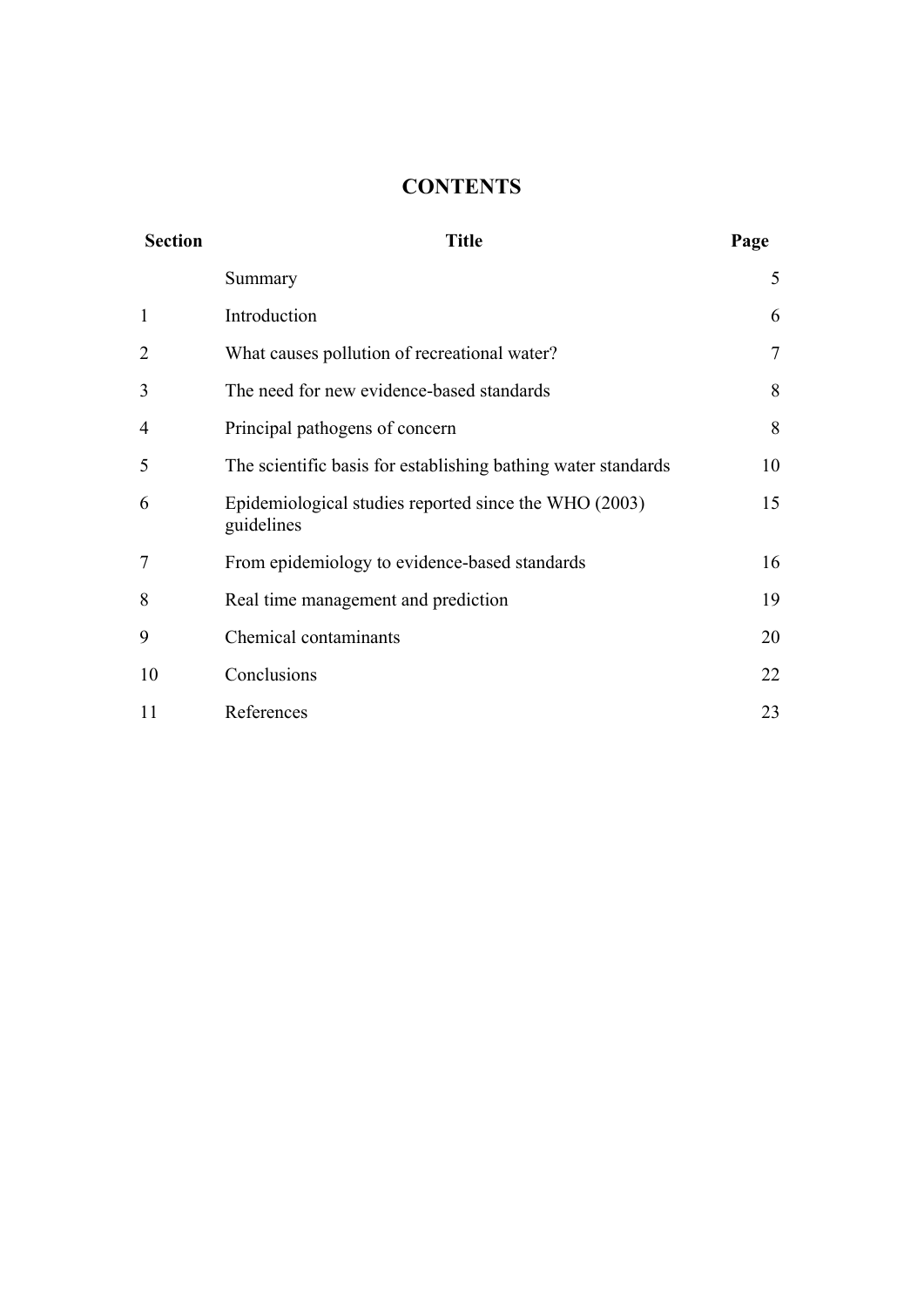#### **Summary**

Bathing water has been recognised as carrying potential risks for decades. These risks, other than physical risks such as drowning, mostly arise as a consequence of the pollution of recreational water with micro-organisms that are present in faeces. Although there have been microbiological standards for recreational waters for many years in both North America and Europe, these have not been soundly based and they lacked epidemiological evidence that could support the argument that they were health-evidence-based. In order to improve this situation, epidemiological studies were carried out in the UK to quantify the potential health effects of bathing in recreational waters. These studies provide a scientific basis for developing standards based on practical measurements of contamination and the defined health risks which, mostly, relate to health outcomes with low levels of severity. The World Health Organization (WHO) has recognised that more information is needed from both fresh waters and from non-temperate conditions. However, the WHO has utilised the UK information to develop Guidelines for Safe Recreational Water Environments which were published in 2003. The approach used in those Guidelines offers a means of deriving standards that seek to limit health risks to clearly defined and acceptably low levels.

This approach has been the primary basis for the development of a new Bathing Water Directive for Europe. The new microbiological criteria for marine waters outlined in the 2006 Bathing Water Directive are, in part, based on the WHO criteria, but the derivation of the freshwater standards in the Directive is, at least partly, based on a German replication of the UK epidemiological research protocol.

Real time management of risk, through prediction of bathing water quality, has been suggested by the WHO in the 2003 Guidelines and is accommodated in the new Bathing Water Directive. Prototype systems, using electronic signs, are deployed in Scotland and this approach offers considerable scope particularly where microbiological pollution is episodically associated with rainfall causing runoff from livestock farming areas.

There is a review of the 2006 Bathing Water Directive criteria scheduled for 2008 and this may offer an opportunity to accommodate new scientific information from European Union (EU) studies coordinated by one of the authors of this report, from recently completed work and work underway, and to reconsider any inconsistencies identified.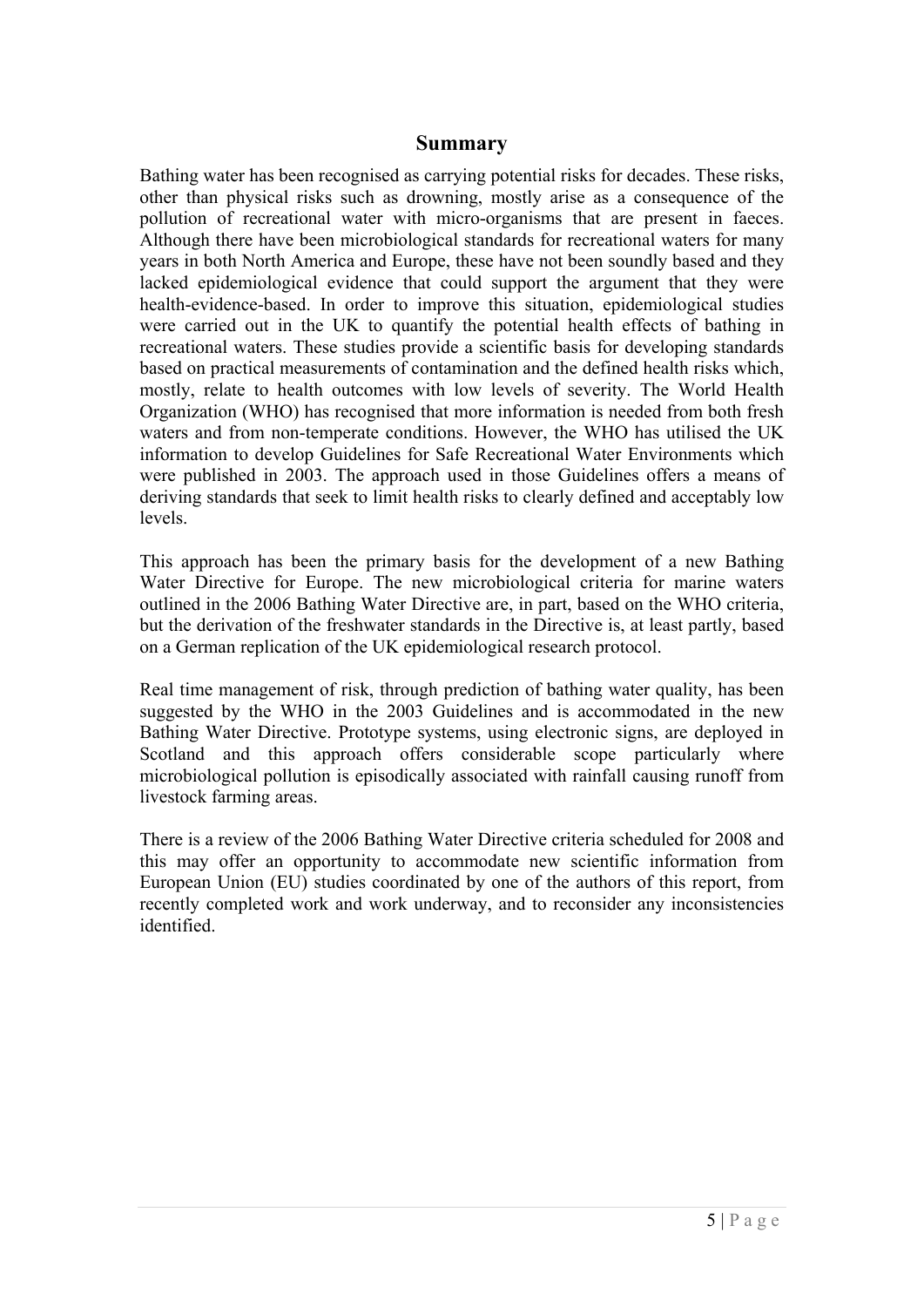#### **1 Introduction**

It has long been known that bathing in water that is contaminated can lead to disease in a proportion of bathers. As a consequence, water quality standards have been developed to protect bathers. These standards have been controversial because: (i) they were not based on transparent scientific evidence; and (ii) the expenditures needed to achieve the standards were very significant. Recent research efforts have been initiated to clarify the actual risks of ill health associated with recreational waters and, in particular, bathing. Better scientific evidence is now available and this has been the trigger for the development of new quality standards for recreational water that will help to ensure that bathing and swimming remain both a safe leisure activity and an excellent form of exercise. However, because of the differing circumstances of bathing sites and the fact that bathing waters vary significantly, there is a need for flexibility as well as a strong science base if standards are to be successful. While it would be easy to introduce precautionary standards that would guarantee safety, these would be so difficult to meet that few bathing waters would be usable, or the costs of meeting the standards would be so great as to render it impractical. A sensible balance therefore needs to be struck that provides adequate protection of public health while allowing the undoubted benefits to health of recreational water-use to also be available. The enormous economic benefits associated with recreational waters also need to be taken into account since many communities depend on the attraction of beaches and bathing for much of their livelihood. The availability and use of good science is increasingly vital in developing standards that provide a fulcrum for balancing safety and practicality.

Developing health-based water quality standards can be a very complex process for three reasons; firstly there is a huge variation in exposure between individuals in any recreational water, secondly there is a wide range of susceptibility between individuals and thirdly there is a significant potential for illness that is not directly associated with bathing water but is associated with other related exposure routes such as beach fouling, personal hygiene and food contamination. However, considerable efforts have been made to study the disease outcomes associated with recreational waters and the processes that lead to contamination of recreational waters. This has resulted in the continuing development of new water quality criteria for recreational waters in North America, Europe and in other parts of the world. This process was begun by the development of the World Health Organization (WHO) guidelines for safe recreational water environments covering both environmental waters and artificial swimming pools and Spas.

As with all standards and the process of their design, credibility and acceptance by the stakeholder community requires transparency and peer review. The lack of a transparent evidence-base can result in an inappropriate response by public health authorities, bathers and the media which can damage the reputation of a bathing resort and disrupt recreational activities.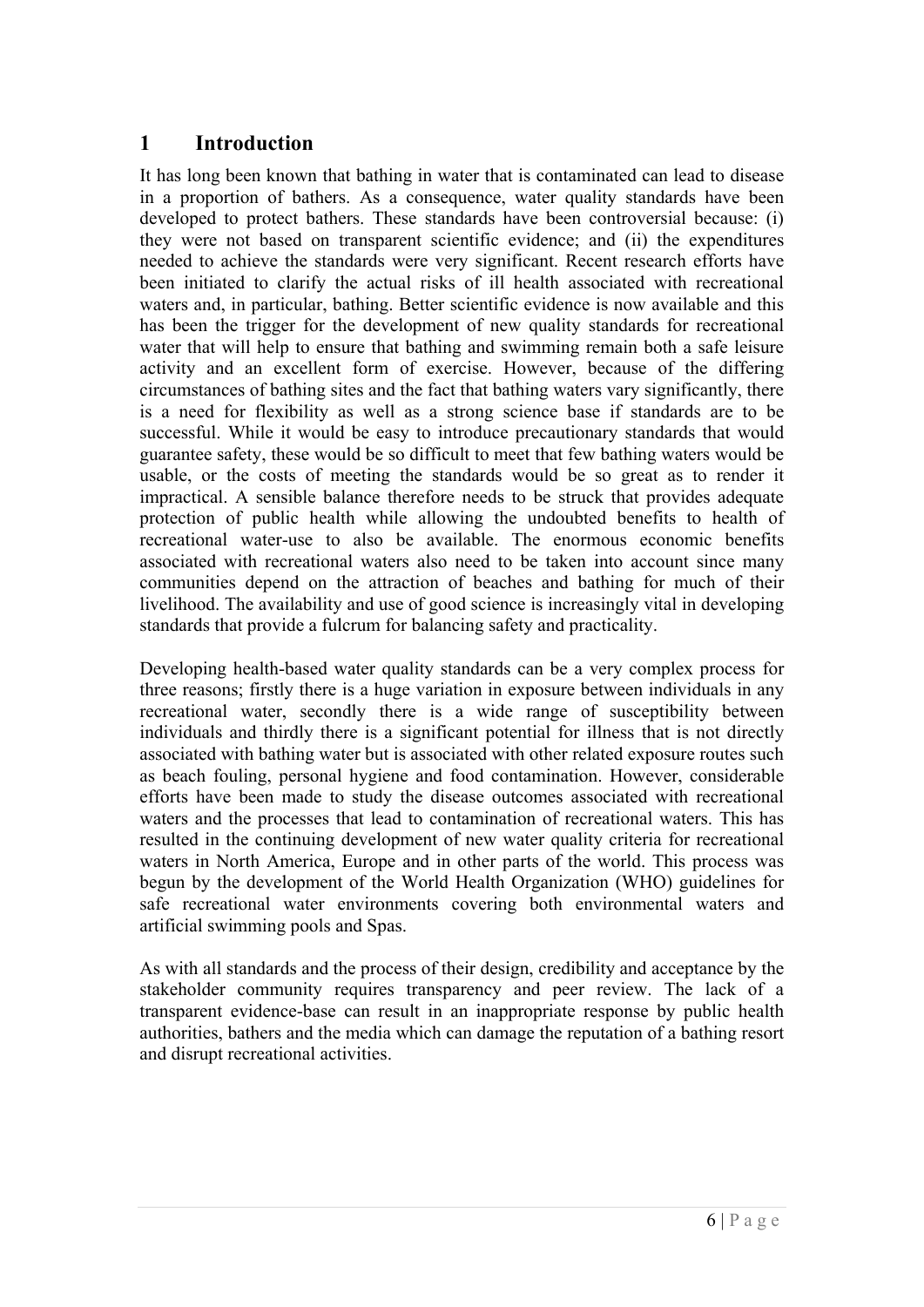#### **2 What causes pollution of recreational water?**

Recreational water will contain both micro-organisms and chemicals that are from natural sources and which are an important part of the ecology of both fresh and marine waters. Most of these micro-organisms are of no concern for human health but a few are capable of opportunistically infecting wounds, ears, eyes and the respiratory and gastrointestinal tract. Chemicals are generally of no consequence for health in recreational water; although a small number of substances that are produced by some kinds of algae can be of concern. However, the greatest problems for recreational waters arise from microbial contaminants that are a consequence of the pollution of either fresh or marine waters through direct or indirect introduction of faecal matter, from animals or man, that contains pathogens of concern to human health.

These pathogens can be bacteria, viruses or parasites, which are discussed in more detail in section 4. Their numbers will depend on many factors, including the discharge of treated or untreated wastewater, dilution and dispersion in the receiving water, the nature of the contributing population and the incidence of disease in that population. They will also depend on bather density and the level of hygiene practiced by bathers. Watercourses that flow into the bathing water, the nature of the catchment of the water courses and the extent and nature of agricultural activity in that catchment are also major factors in determining bathing water quality, particularly when livestock are present. However, all of these can vary significantly with time and so the process of setting standards that are practical is made even more complex.

Chemical contaminants are normally present as a consequence of discharges from industrial effluent but current controls in most countries means that such discharges will not present a threat to bathing waters. In particular controls on discharges to protect aquatic life mean that the concentrations of hazardous substances will normally be extremely low. The presence of high levels of nutrients can give rise to significant blooms of algae or dinoflagellates. These usually are only a problem for relatively still or slow flowing fresh waters or coastal waters. They appear intermittently but in large numbers can be a threat to health because of the range of substances that they can produce, which may be toxic or allergenic. Further information is available from another FWR publication<sup>1</sup>.

There are other factors that can impact on the quality of the bathing experience that are not necessarily associated with direct contamination of the bathing water. These relate to litter and debris on the beach and in the water and to factors such as whether dogs are allowed to foul the beach or immediate area, and the general provisions for the hygiene of bathers such as showers and toilets. While these are not specifically considered in the standards set at governmental level, they are an important and integral part of award schemes such as the "Blue-Flag" awards, which also consider a wider range of requirements including environmental education and information along with provisions for bather safety from drowning and beach management.

<sup>&</sup>lt;u>.</u> <sup>1</sup> Cyanobacterial Toxins in the Water Environment. A Review of Current Knowledge. FR/R0009. February 2004. Published by Foundation for Water Research.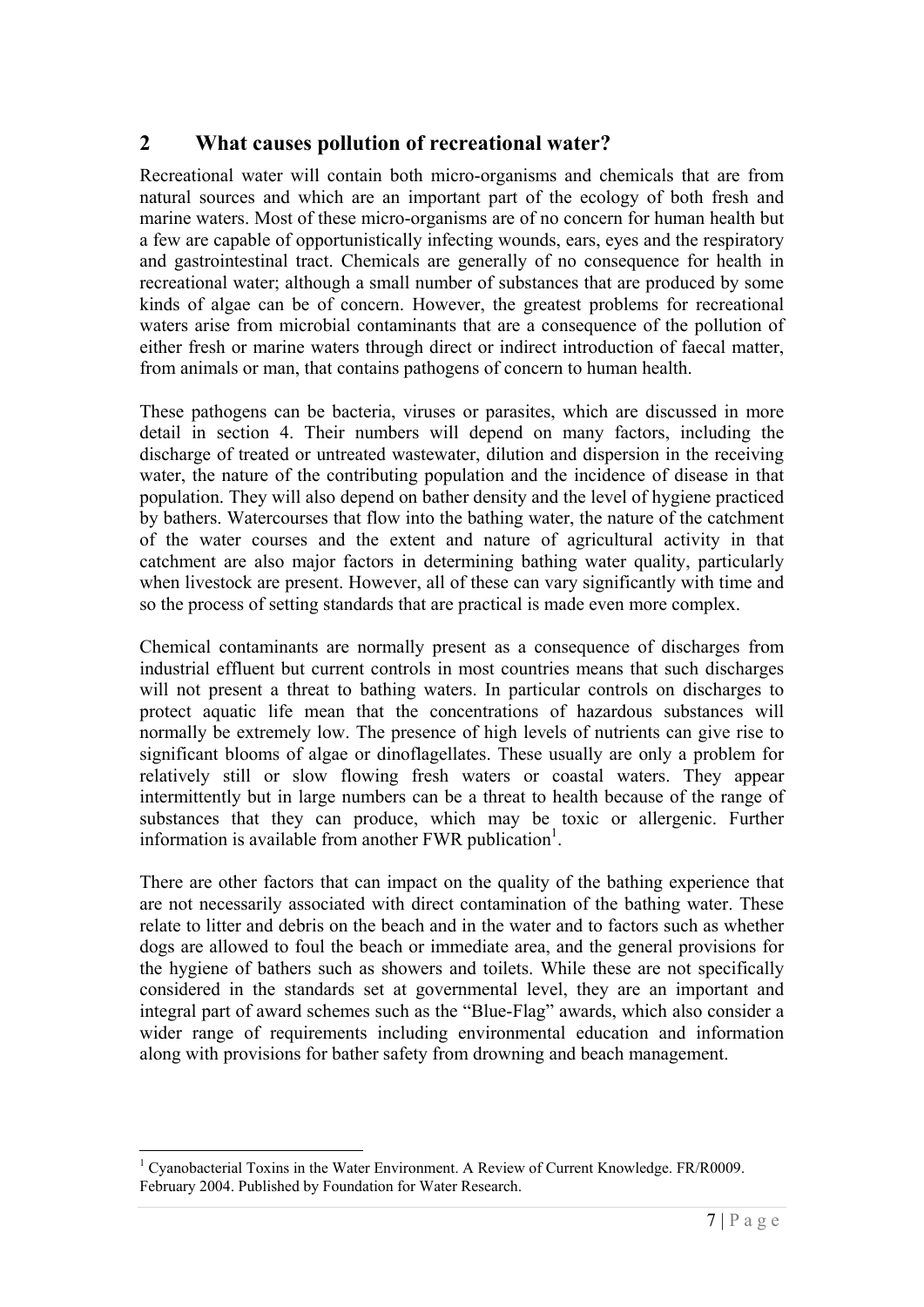### **3 The need for new evidence-based standards**

Standards for bathing water quality were published by the European Commission in 1976 but it was widely accepted that there was no transparent evidence-base for the microbiological standards set out in that original European Bathing Water Directive. This was raised as a concern by Parliamentary committees in the UK examining the early Commission attempts to suggest revised standards for a new Directive in 1994. It was a significant problem because failures of the standards impacted on bathing resorts and resulted in demands for major investments in sewage treatment, but even where these investments were made failures still occurred at many UK sites. Evidence began to emerge that there were other sources of pathogens that could impact on the quality of bathing water, particularly rain induced run-off from catchments feeding water courses that impacted on beaches. The lack of a sound evidence-base resulted in the value of the standards being questioned.

WHO considered the new evidence that was emerging on the relationship between pathogens in bathing water and health effects in bathers and developed new guidelines for recreational water that were published in 2003. However, the WHO expert advisers recognised that the scientific evidence-base of the 2003 Guidelines was still relatively narrow with insufficient coverage of tropical, Mediterranean and fresh recreational water environments. To fill these information gaps, additional epidemiological studies are required and the first of these have been completed in Germany and North America. Additional work, funded by the European Union (EU), is underway in Hungary and Spain and will be reported in late 2008 (see www.epibathe.eu and www.voribathe.org ) It is therefore possible that there will be changes in standards if these studies provide significant new information.

This area of water management and regulation therefore remains very dynamic with the potential for further policy developments.

### **4 Principal pathogens of concern**

The primary concern for public health associated with bathing in contaminated water comes from micro-organisms that are largely derived from faecal contamination. There are many potential microbial pathogens that can be present in the environment and which can reach water, whether it is freshwater or seawater. These pathogens are well known and may cause disease following consumption of contaminated drinking water. The key pathogens are presented in Table 1. However, measuring some of these pathogens in the environment is very difficult; often their potential presence is inferred if sewage discharges are known to enter a specific water environment. An example of such a pathogen is norovirus, which is thought to be the principal cause of viral gastroenteritis in the developed world. Other viruses, such as adenovirus and enterovirus, can be detected using culture methods, which probably explains the inclusion of enterovirus in the original 1976 Bathing Water Directive; i.e. it was included because it could be measured rather than because it was predictive of illness. However, although they may be present in the environment many of the organisms listed in Table 1 have not been proven to cause disease in humans as a consequence of exposure in bathing water.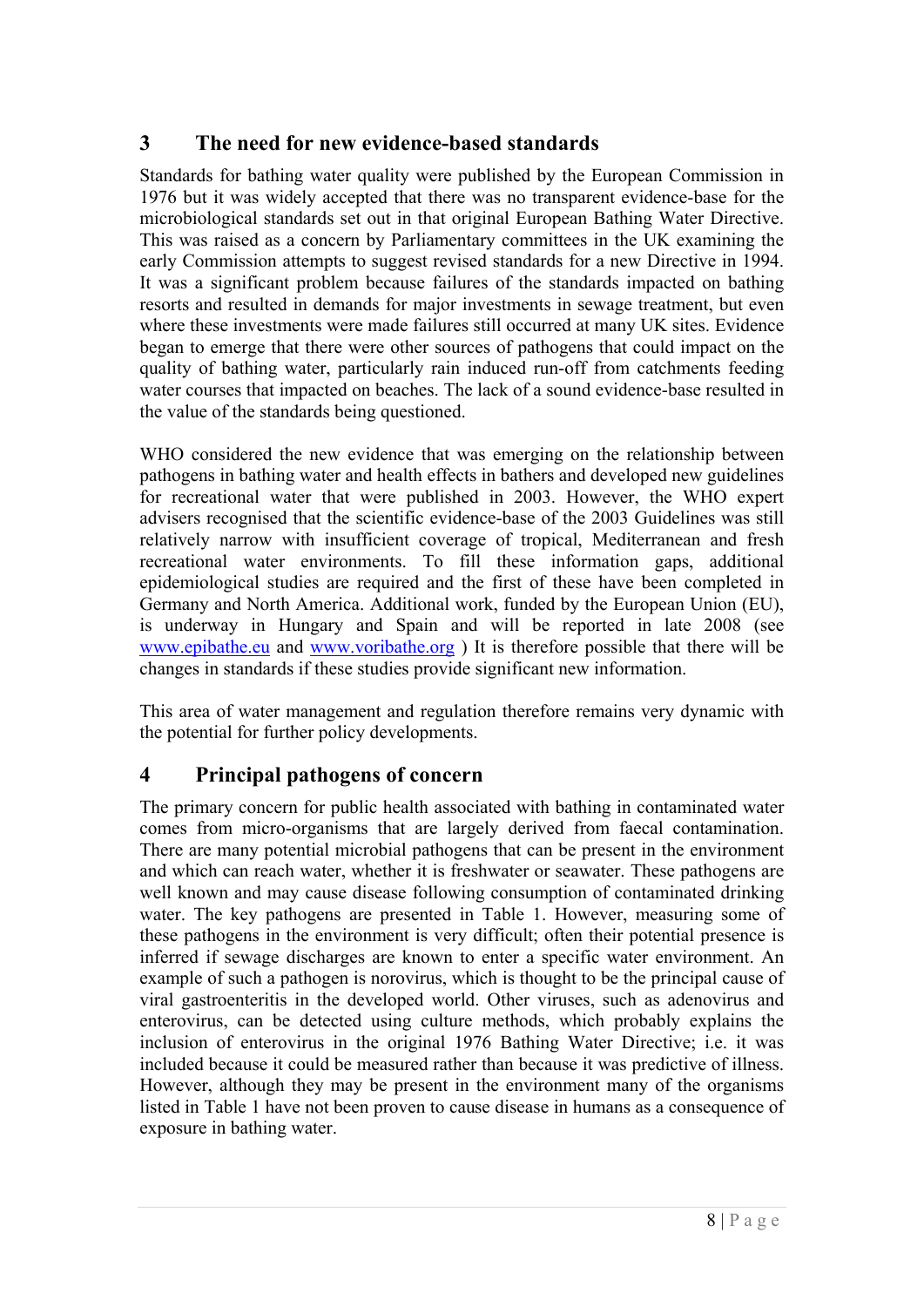| Pathogen                | <b>Infection</b>                        | <b>Water type</b> |  |
|-------------------------|-----------------------------------------|-------------------|--|
| Aeromonas spp.          | wound infection, gastroenteritis        | fresh/marine      |  |
| Campylobacter spp       | enteritis                               | fresh/marine      |  |
| Clostridium spp.        |                                         | fresh/marine      |  |
| Escherichia coli        | botulism, gastroenteritis               |                   |  |
| O157:H7                 | gastroenteritis                         | fresh/marine      |  |
| Helicobacter pylori     | gastroenteritis, ulcers, anaemia        | fresh             |  |
| Klebsiella spp.         | pneumonia                               | fresh/marine      |  |
| Legionella spp.         | legionellosis                           | fresh             |  |
| Leptospira spp.         | leptospirosis                           | fresh             |  |
| Listeria spp.           | listeriosis                             | fresh/marine      |  |
| Mycobacterium avium     | respiratory and gastrointestinal tract  |                   |  |
|                         | infection                               |                   |  |
| <i>Plesiomonas</i> spp. | meningitis, cellulites, gastroenteritis | fresh/marine      |  |
| Salmonella spp.         | enteric gastroenteritis                 | fresh/marine      |  |
| Shigella spp.           | bacillary dysentery                     | fresh/marine      |  |
| Staphylococcus spp.     | soft tissue infections, bacteraemia     | fresh/marine      |  |
| Vibrio spp.             | cholera, wound infections               | marine/extuarine  |  |
| Yersinia spp.           | gastroenteritis                         | fresh/marine      |  |
| Candida albicans        | dermatitis, thrush                      | fresh/marine      |  |
| Cryptosporidium spp.    | gastroenteritis                         | fresh/marine      |  |
| Giardia spp.            | gastroenteritis                         | fresh/marine      |  |
| Naegleria spp.          | primary amoebic                         | Fresh especially  |  |
|                         | meningoencephalitis (PAM)               | thermal pools     |  |
| Trichobilharzia spp.    | swimmers' itch                          | fresh/marine      |  |

#### Table 1 Pathogens found in environmental waters (Fewtrell *et al*., 1994; WHO, 2003.)

Because pathogens are both difficult and expensive to measure reliably in water, the normal approach is to use more easily measured organisms that act as an 'indicator' of the presence of faecal contamination in the water. This has been applied successfully to drinking water, although the use of 'indicator organisms' is supported by additional measurements that show whether drinking water treatment processes are working effectively.

Another consideration is that the analysis of pathogens would provide a very poor 'risk' assessment tool because the absence of a pathogen, for example norovirus, could simply mean that infection rates in the specific population contributing to the sewage source were very low. It would not be possible for a regulator or public health official to infer that there was no risk of infection at some future time when the pathogen's presence in the sewage effluent was elevated by illness in the contributing population. Nor could a negative test for one pathogen provide adequate reassurance that other pathogens were not present. Some pathogens also have distinct seasonal patterns and would be absent throughout portions of the year in most communities. Therefore, if pathogen analyses became the principal regulatory tool, then many species would need to be monitored to ensure public safety, greatly increasing monitoring costs and complexity.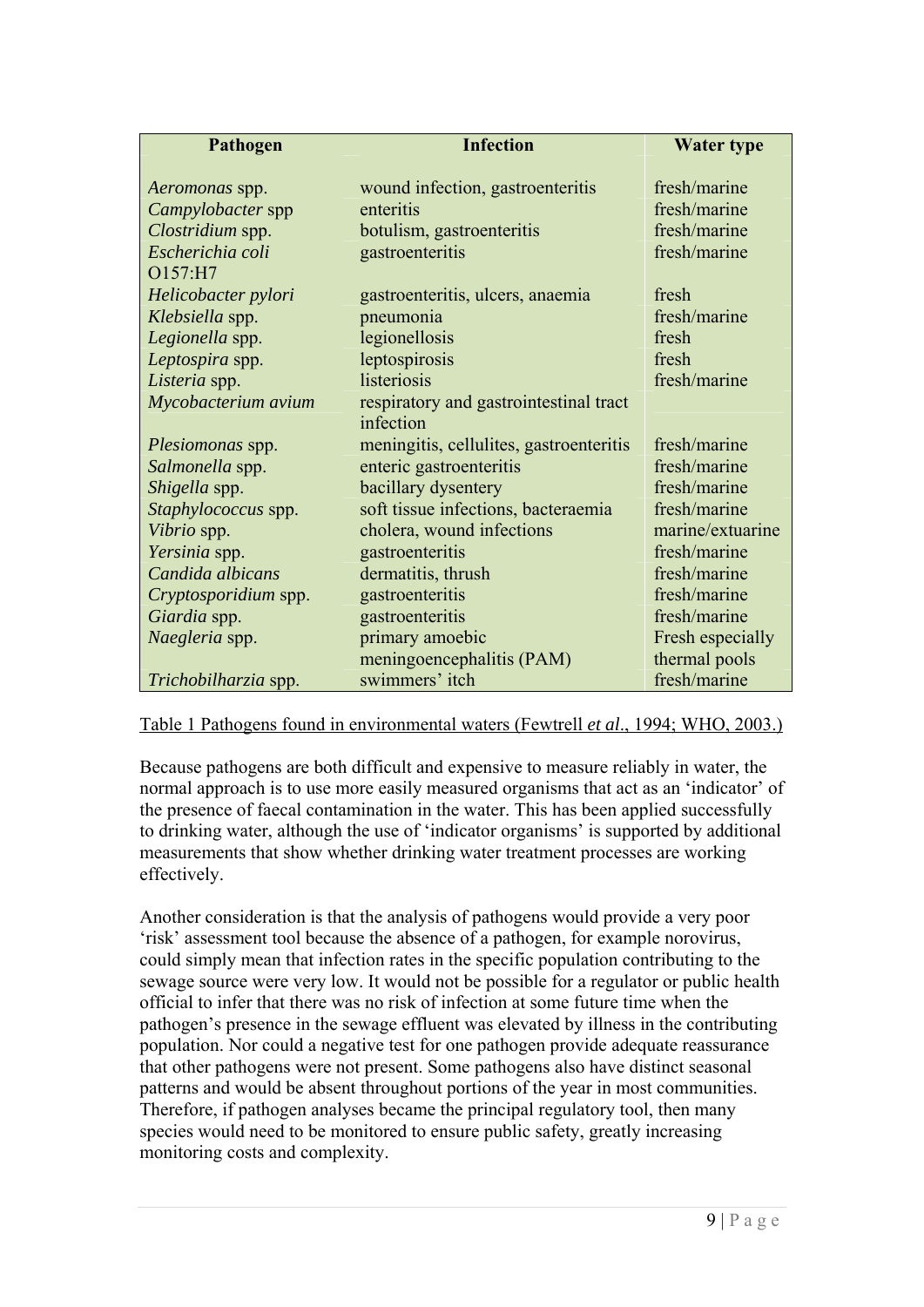For these reasons, it is highly likely that regulatory monitoring of environmental waters will continue to principally utilise bacterial faecal indicators. These are organisms that are always present in faecal material, although they may not cause disease. The indicator organisms that are most commonly used are *Escherichia coli* (*E. coli*), total coliforms, faecal coliforms and faecal streptococci (now termed intestinal enterococci), although *E. coli* and enterococci are considered to be the best of this group. Currently, the methods used to enumerate faecal indicator organisms require the culture of the organisms in the laboratory. This takes 24-48 hours which means that the information is only available well after the time of sampling. By this time, the risk to bathers is likely to have changed from that at the time of sample collection. Progress is being made with new, more rapid (2-4 hours) methods and in due course these may revolutionise the way in which we manage recreational waters.

One of the complicating factors is that pathogens and indicators will not survive indefinitely in water, particularly seawater, because of predation by other organisms and because of the effect of ultraviolet energy in sunlight, which kills microorganisms. The survival times for different pathogens and indicators will vary and they are affected by differing environmental conditions such as light penetration and turbidity. It is, therefore important that the indicators chosen provide a reasonable reflection of the survival of pathogens.

#### **5 The scientific basis for establishing bathing water standards**

The only practical means of protecting the health of the public from contaminants in bathing water is to establish standards based on an acceptable risk of health effects. Such an approach means that there is a need for credible evidence on the risks of infection associated with increasing levels of faecal contamination. The science behind this evidence is based on the epidemiological study of bathers in various circumstances of exposure to water with varying levels of faecal indicator organisms.

There is a significant body of epidemiological evidence derived from studies conducted world-wide and dating from the 1950s, which suggests that contact with recreational waters is associated with clearly identified elevations in illness. However, most studies examined elevations in self-reported and generally self-limiting minor illness. The studies relied on diary-based recollection of bathing water contact and illness and they were susceptible to bias caused by variability in background rates of minor illness in the general population. Very few epidemiological studies have sought to quantify the risks of acquiring more serious illnesses such as poliomyelitis and/or enteric fever, but these are less likely to be acquired than the minor illnesses, largely because the organisms, if they are present, will be present in much lower numbers. However, reports about outbreaks of illness associated with bathing waters suggest that the risk of infection by *Shigella sonnei*, *E. coli* O157 and protozoan parasites cannot be dismissed.

Following these early epidemiological studies a series of 'prospective' interviewbased studies were carried out. These studies were designed to record the level of illness after bathing compared with an equivalent control group present on the beach but not entering the water. They were an improvement on the diary-based approach although they were still difficult and expensive to carry out with a sufficient level of scientific rigour. The most influential of these studies was that carried out by Cabelli and his colleagues in the USA published in 1982. This investigation was sponsored by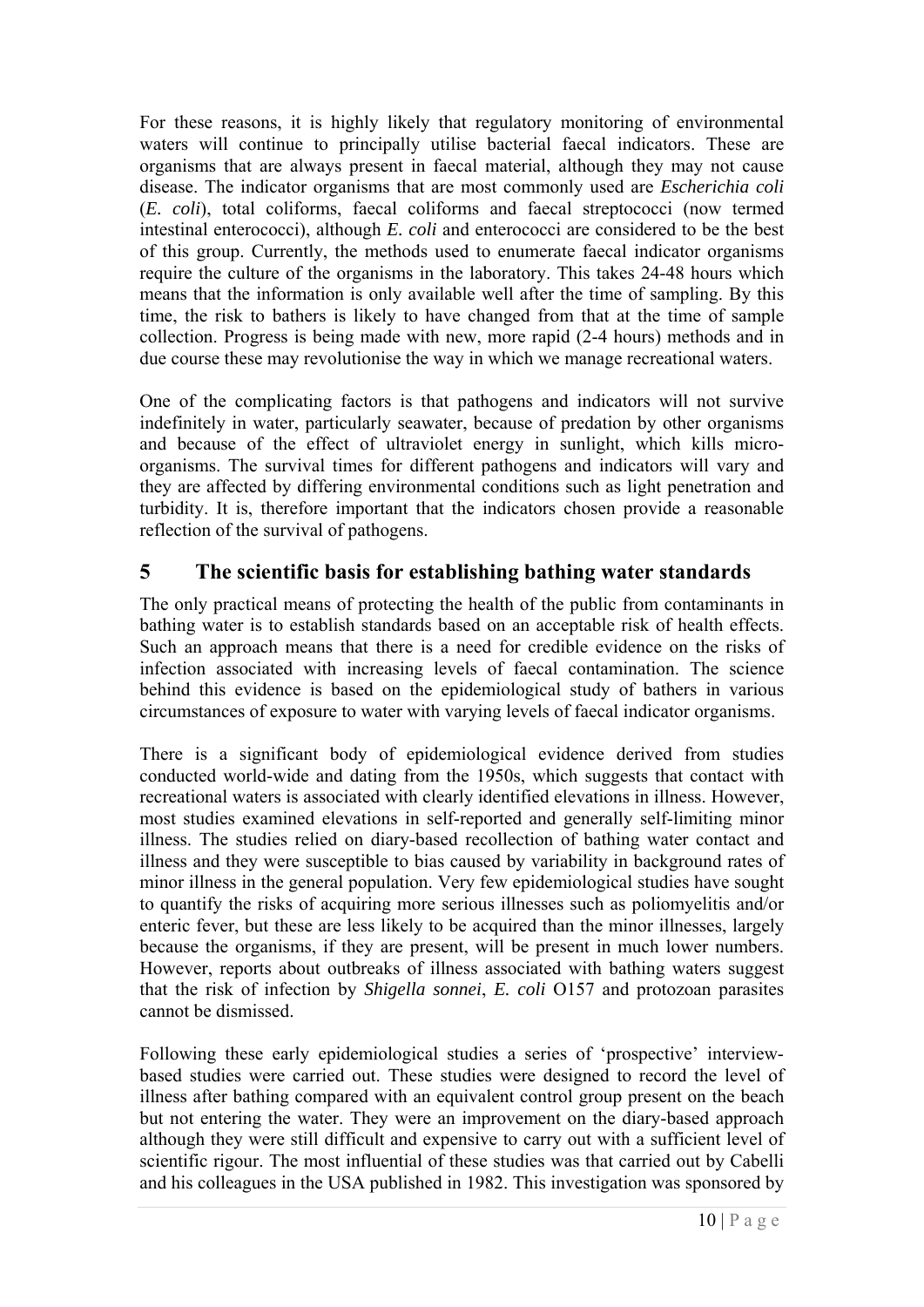the United States Environmental Protection Agency (USEPA) and was based principally on self-reported gastroenteritis in bathers using fresh, marine and brackish waters. This study identified a clear dose-response relationship between self-reported and normally self-limiting gastroenteritis, with water quality as measured by the faecal indicators, total coliforms, faecal coliforms and intestinal enterococci. The key conclusion from this study was that a significant increase in minor self-limiting illness could occur at faecal indicator levels below those defined in EU and US regulatory standards of the time. In other words, the standards were insufficiently protective of the health of bathers from minor and, by implication, severe illness.

Figure 1 shows the dose response curves reported in this study and illustrates how these relate to the Bathing Water Directive of 1976 criteria. However, another important conclusion was that in marine waters, enterococci (or intestinal enterococci) were probably the best predictors of gastroenteritis.



Figure 1 The dose-response relationships determined from the Cabelli studies in relation to the 1976 EU faecal coliform standards for recreational waters.

The USEPA funded studies by Cabelli led to a number of investigations worldwide and the prospective approach he developed became a standard protocol which was recognised by WHO and many international agencies. However, at the same time other experts examined the studies and identified a number of weaknesses, including probable bias in the results. One of the problems was that the dose-response curves at each of the three sites that Cabelli studied, exhibited marked differences (differences in slope) but data from all sites had been simply combined ignoring this fact. Another problem was that the measure of exposure (i.e. enterococci concentration) did not accurately reflect the water quality at the time and place of bathing because the number of indicator organisms varies significantly over time and the measure used was an average (see Figure 2). These and other criticisms undermined the faith that had been placed in these studies generating a need for more rigorous studies. It is worth noting that environmental epidemiological studies are very difficult to carry out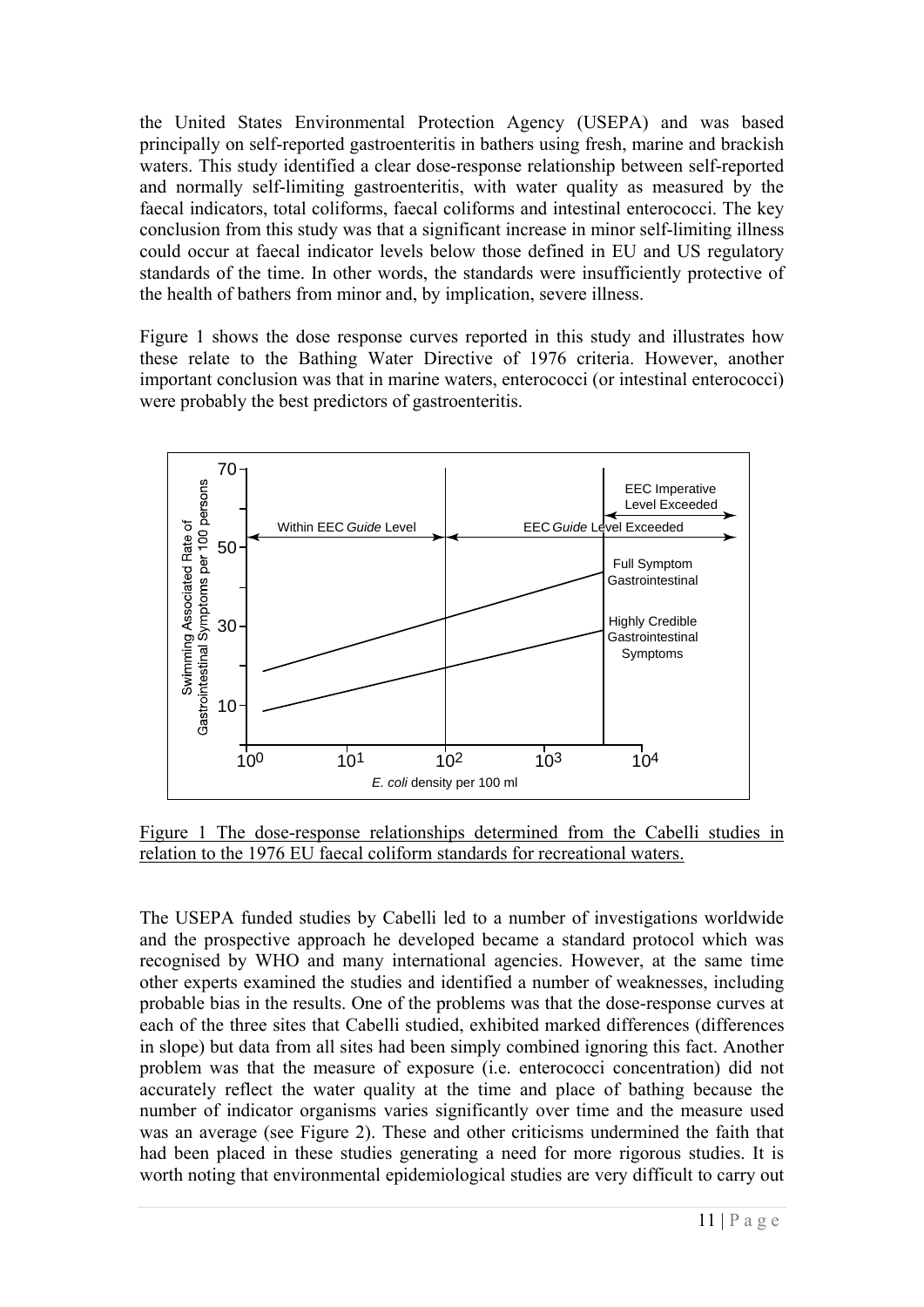and learning from the work that had already been done is an essential step in developing the most reliable information on which to base standards that may have significant social and economical impact.



| Figure 2 Enterococci concentrations in hourly samples at Jaywick near Clacton |                                                           |  |  |  |
|-------------------------------------------------------------------------------|-----------------------------------------------------------|--|--|--|
|                                                                               | (circles) and the daily geometric mean values (triangles) |  |  |  |

The search for alternative protocols led to one based on a prospective design using healthy adult volunteers who were randomised into bather and non-bather groups prior to being exposed to sea water at UK beaches that passed the *Imperative* standards contained in the then current EU Directive (76/160/EEC). These standards are shown in Table 2.

| <b>Parameter</b>       | Guide /100 ml | <i>Imperative</i> /100 ml |
|------------------------|---------------|---------------------------|
|                        |               |                           |
| Total coliforms        | 500           | 10,000                    |
| (Compliance %)         | $(80\%)$      | (95%)                     |
| Faecal coliforms       | 100           | 2,000                     |
| (Compliance $\%$ )     | $(80\%)$      | (95%)                     |
| Intestinal enterococci | 100           |                           |
| (Compliance $\%$ )     | $(90\%)$      |                           |

Table 2 Faecal indicator standards for EU identified bathing waters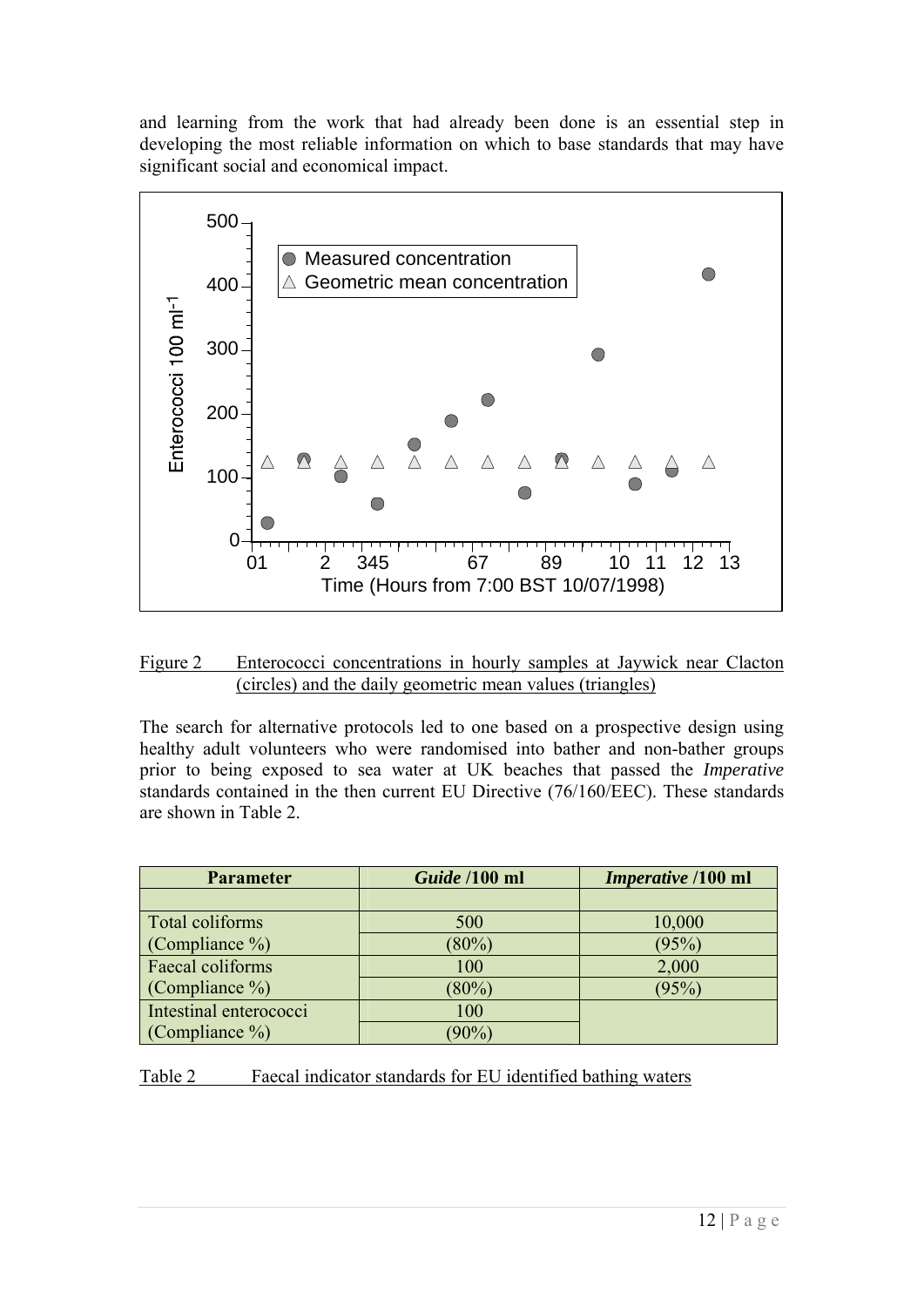Four beaches were used for this research between 1989 and 1992, namely, Langland Bay, Moreton, Southsea and Southend. The characteristics of the employed protocol were as follows:

- adult volunteers over 18 years of age were recruited from the general population 4 weeks to 1 week before the day of the experiment;
- all volunteers were interviewed prior to the exposure day (3 days to 1 day before) by trained interviewers, this being the first of four such interviews, the remainder being, immediately following exposure, at 1 week after exposure and a postal questionnaire administered 3 weeks after exposure;
- randomisation status was allocated on arrival at the beach on the day of the exposure;
- all volunteers were given a packed lunch and a sample of these was analysed for faecal indicators and pathogens, this was done to limit as far as possible other food types;
- bathers were exposed to sea water for a minimum period of 10 minutes during which they were required to immerse their heads on 3 occasions;
- they were positioned in swim zones marked by ropes which were 20 meters apart;
- water quality was measured synchronously in each swim zone every 20 minutes and at three depths (surf zone, at 1 meter depth and at adult chest depth, the last two were taken at 30 cm below the water surface) during the 3 hour exposure period and analysed for total coliform, faecal coliform, faecal streptococci *Staphylococcus aureus* and *Pseudomonas aeruginosa,*; additionally, bulked samples were analysed for enterovirus and *Cryptosporidium*; and
- non-bathers travelled to the beach and ate their packed lunch on the sand, thus, being exposed to the same risks as the bathers except for the exposure to sea water.

Clearly, this design is not a 'double-blind' randomised controlled trial as might be employed in a pharmaceutical trial because it is impossible to 'blind' a volunteer to immersion in UK sea water at approximately  $16^{\circ}$ C. However, they were 'blind' to the 'exposure' because they had no idea what the faecal indicator concentrations encountered were and interviewers and data entry personnel were also 'blind' to the exposure status (whether the person interviewed was a bather or non-bather) and the exposure level (faecal indicator concentrations) of the bather group. It might, therefore be termed semi-blind. It is interesting that the UK studies did not identify a relationship between gastroenteritis and the principal parameters used in the 1976 Bathing Water Directive; the coliform organisms and the parameters measured at the depth that is used in measuring compliance with the Directive were not predictive of illness. A robust relationship was obtained between faecal streptococci (enterococci) measured at chest depth and gastroenteritis. This indicator was also predictive of upper respiratory tract illness (termed acute febrile respiratory illness by WHO). Faecal coliforms measured at chest depth were predictive of reported ear symptoms. However, the link between gastroenteritis and bathing water quality is the most significant relationship and it has been used as the basis of new guidelines and standards. The relationship between reported gastroenteritis and the concentration of faecal streptococci to which bathers were exposed is shown in Figure 3.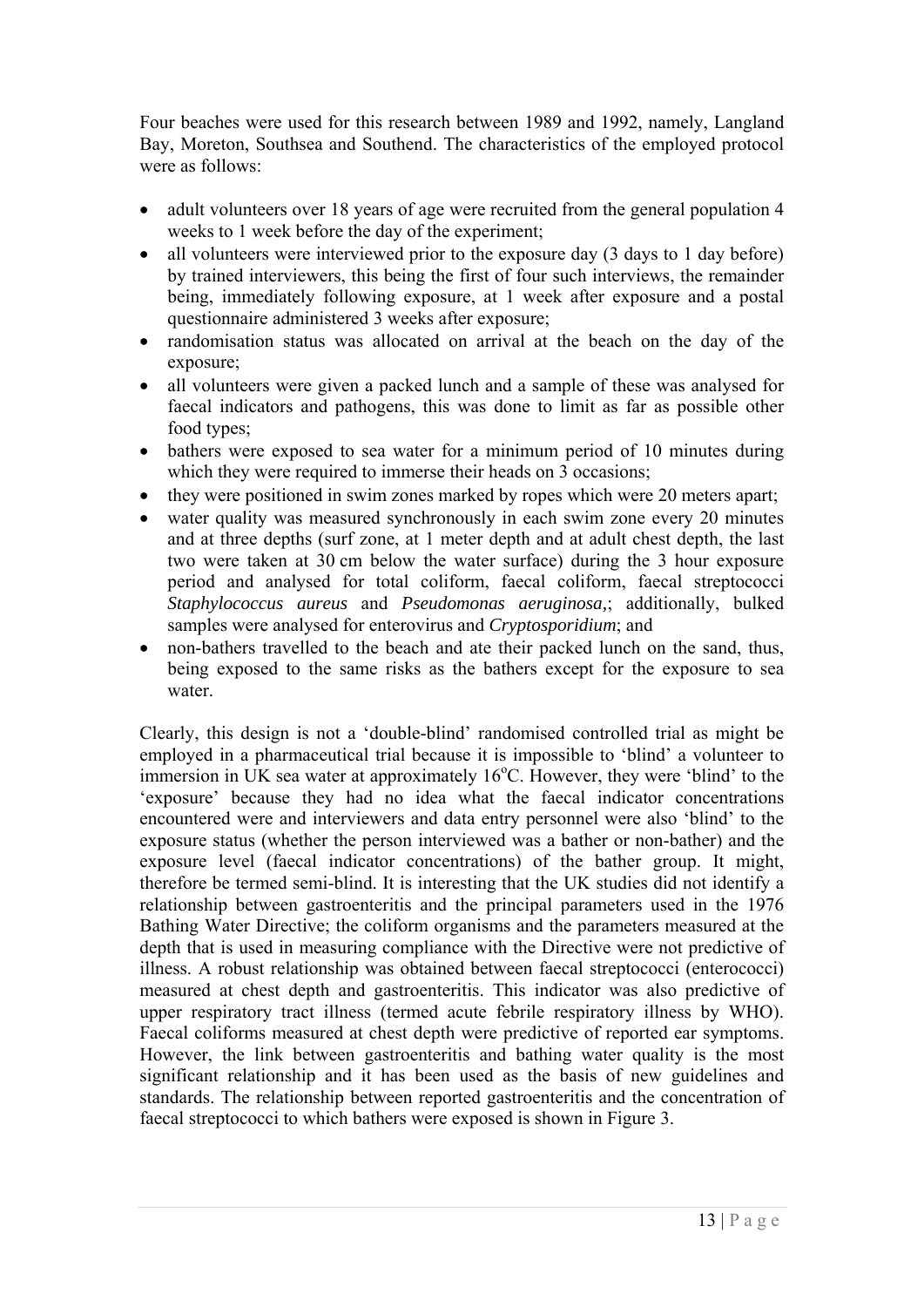

Figure 3 Categorical analysis and dose response relationship linking gastroenteritis and enterococci concentration.

WHO carried out a review of all of the evidence as part of the process for developing their 2003 Guidelines for safe recreational environments and concluded that there was clear evidence that faecal indicator concentrations, particularly faecal enterococci, were predictive of minor illness in exposed populations of bathers. It was also clear that existing standards were inadequate to protect bathers from potentially significant levels of minor illness. However, there was very little evidence from previous epidemiological investigations, to support the contention that transmission of serious life threatening illness is commonly associated with bathing in untreated environmental waters.

There was concern about basing international guidelines on a single UK study. In light of this concern and the policy implications, the UK Government sponsored a reexamination of the data derived from the original studies, which suggested very similar results. Although WHO used the UK studies to develop guidelines they also called for international replication of the study using the same design. Results of these studies are now emerging.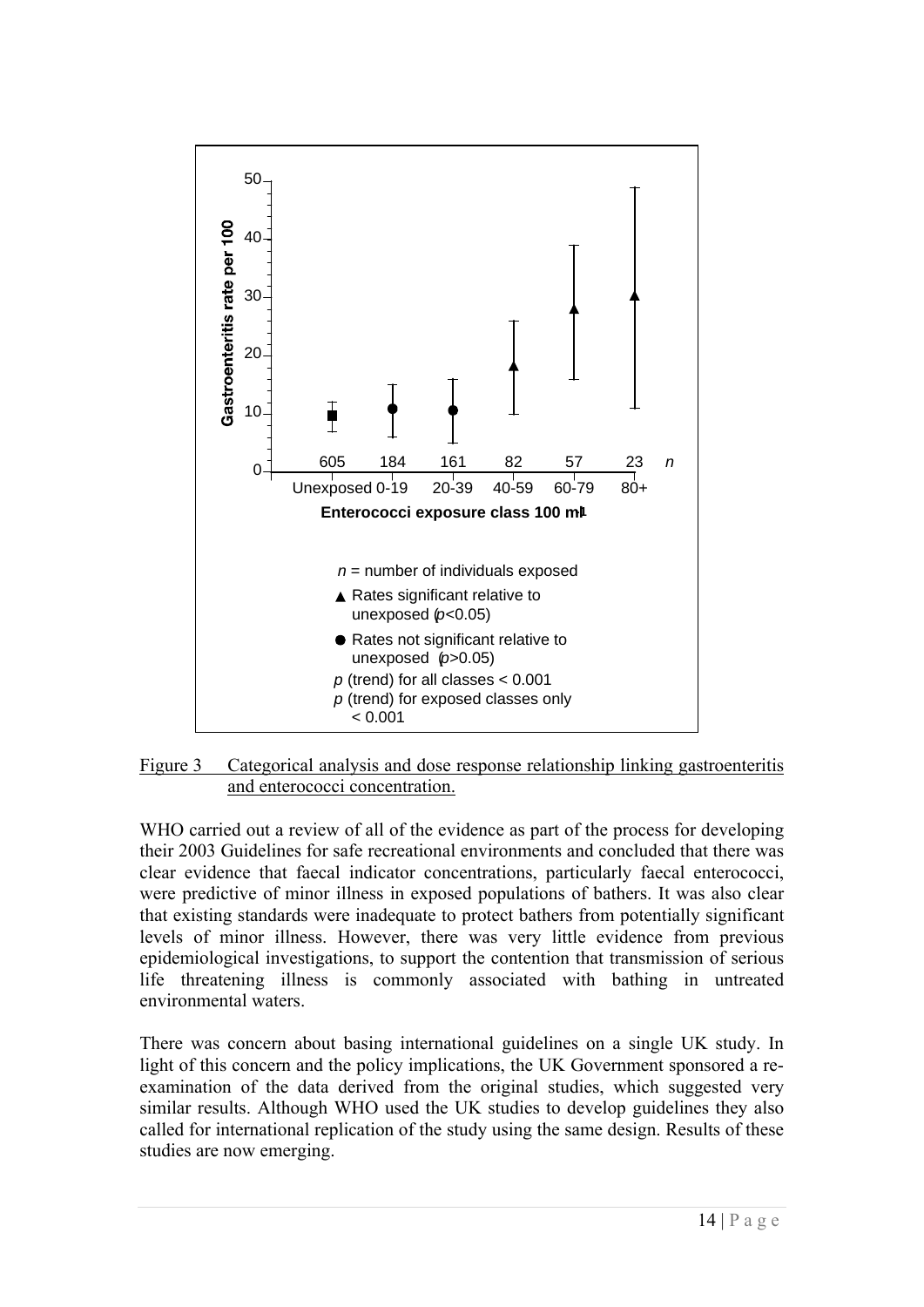#### **6 Epidemiological studies reported since the WHO (2003) guidelines**

The first replications of the UK studies were performed in Germany at five freshwater recreation sites. This study sought to replicate the protocol as far as possible, as suggested by WHO. However, the German team was allowed to use children, over 4 years of age, in the exposed and unexposed cohorts at four of the five study locations. Child volunteers had been precluded from the UK work because of the perceived problem of obtaining ethical approval. The German study filled the largest obvious information gap in the original UK data, i.e. exposure to fresh recreational waters.

The researchers carried out extensive statistical analysis to ensure that there was no bias in the studies and they analysed their data to quantify the effects of confounding factors. Volunteers were required to immerse their heads in the water while bathing as this would be a means of increased exposure resulting in some ingestion of water and water would enter the ears. Some 95.2% of the samples collected during all studies were within the Directive 76/160/EEC standards for *E. coli* of 2,000/100 ml. The range in *E. coli* concentrations was 4.7 to 5,344/100 ml in all five studies and the intestinal enterococci range was 3.0 to 1,504/100 ml.

Significant differences between the crude incidence rates for gastroenteritis and skin ailments between bathers and non-bathers were observed at one week after exposure. The background level in non-bathers for the first gastrointestinal definition was 1.4% and 5.2% for the second definition. This shows why such care is required in establishing control levels in epidemiological studies. The German researchers analysed the data to determine a no observed adverse effect level (NOAEL) for the concentration of faecal indicator bacteria (*E. coli* and enterococci). This would be the concentration of faecal indicator bacteria at which there was no increase in adverse health effects over the non-bathers. The NOAEL was determined to be between 20 and 30 colony forming units (CFU) of enterococci per 100 ml. The affect of swallowing water above and below the NOAEL is illustrated in Figure 4 and this shows a clear increase in risk of contracting low-level gastroenteritis.



Figure 4 Affects of swallowing water  $(+W)$  and not swallowing water  $(-W)$  above  $(>)$ and below (<) the NOAEL. Percentages refer to the GI incidence rate at one week (source Wiedenmann *et al.*, 2006)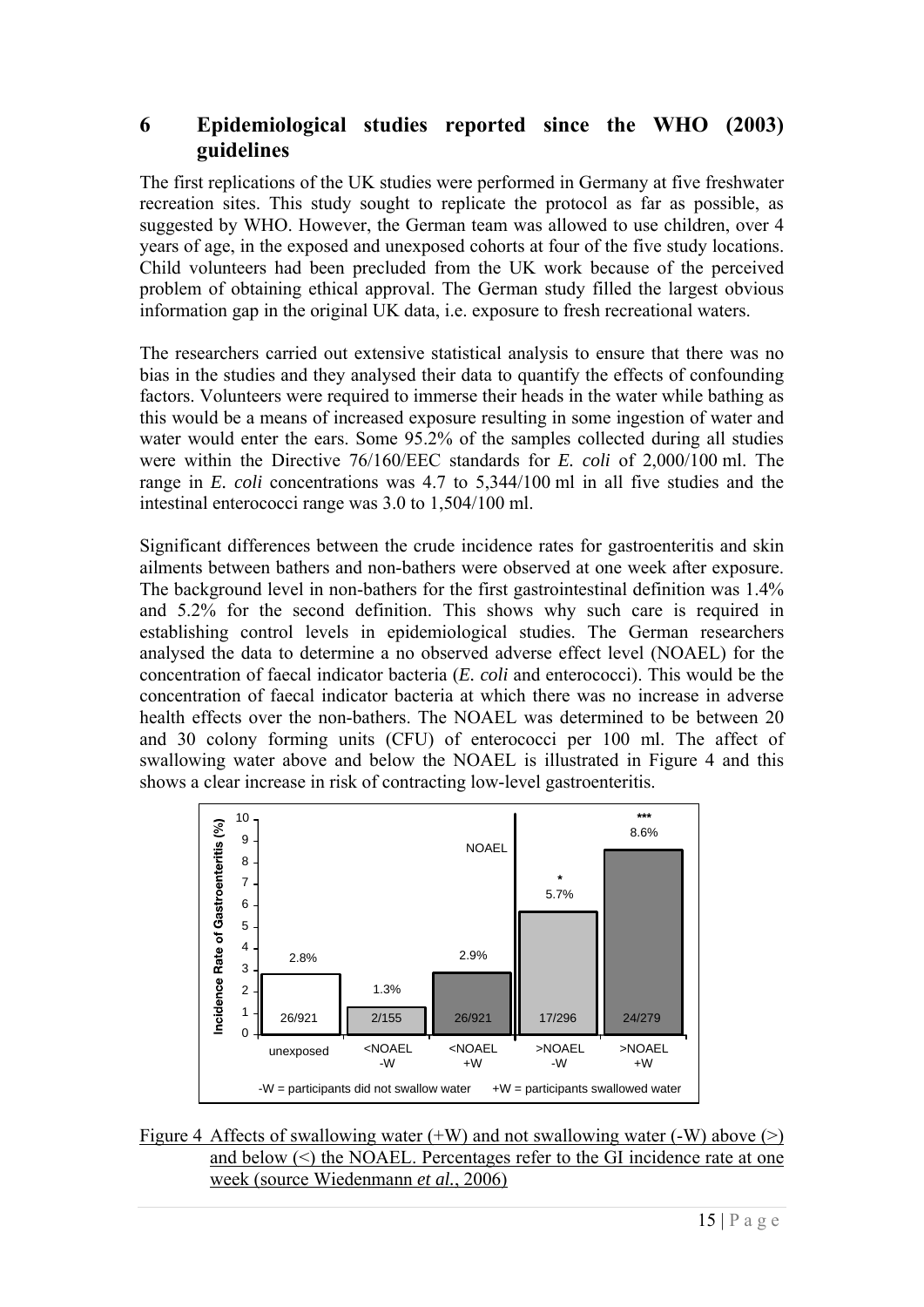There were some differences between this study and the UK studies in terms of the percentages of affected individuals. Since the German study was on fresh water and the UK study on seawater, in which dilution is normally greater, this remains an outstanding question to be resolved.

Additional studies are being carried out in other parts of the world and these will all contribute to refinement of standards in the future. These studies include the investigation of new measures of faecal indicators, including rapid methods of analysis that give results in hours rather than the days. Such methods show significant promise and will certainly contribute to better, and more usable, standards in the future. In particular, they will provide a means of real-time management of beaches and bathing water that are a key part of new approaches to developing more flexible bathing water standards.

#### **7 From epidemiology to evidence-based standards**

In a series of five international expert consultations over the period 1996 to 2001, the WHO, together with partner organisations, including the USEPA, the Commission of the European Communities and a group of independent experts, developed methods for expressing the relationship between exposure (concentration of enterococci as faecal indicator organisms) and the risk of contracting mild gastrointestinal illness. The outcome of these deliberations was the WHO Guidelines for Safe Recreational Water Environments published in 2003.

The findings are based on a number of mathematical and statistical calculations that resulted in the WHO Guidelines, which are outlined in Table 3 with the levels of risk associated with different concentrations of bacterial faecal indicators. The 95<sup>th</sup> percentile is the 95% confidence limit of the range of values found in epidemiological studies and provides a suitably protective value. The following notes are important when referring to Table 3.

#### *Notes:*

*1. Abbreviations used: AFRI = acute febrile respiratory illness; GI = gastrointestinal; LOAEL = lowest-observed-adverse-effect level; NOAEL = no-observed-adverse-effect level.* 

*2. The functional form used in the dose–response curve assumes no excess illness outside the range of the data (i.e., at concentrations above 158 faecal streptococci/100 ml). Thus, the estimates of illness rate reported above are likely to be underestimates of the actual disease attributable to recreationalwater exposure.* 

*3. This table would produce protection of "healthy adult bathers" exposed to marine waters in temperate north European waters.* 

*4. It does not relate to children, the elderly or immuno-compromised, who would have lower immunity and might require a greater degree of protection. There are no available data with which to quantify this, and no correction factors are therefore applied.* 

*5. Epidemiological data on fresh waters or exposures other than bathing (e.g., high-exposure activities such as surfing or slalom canoeing) were considered inadequate to present a parallel analysis for defined reference risks. Thus, a single microbiological value was proposed, (i.e. in 2003), for all recreational uses of water, because insufficient evidence existed to do otherwise. However, it was recommended that the severity and frequency of exposure encountered by special interest groups (such as bodysurfers, board riders, windsurfers, sub-aqua divers, canoeists and dinghy sailors) was taken into account.*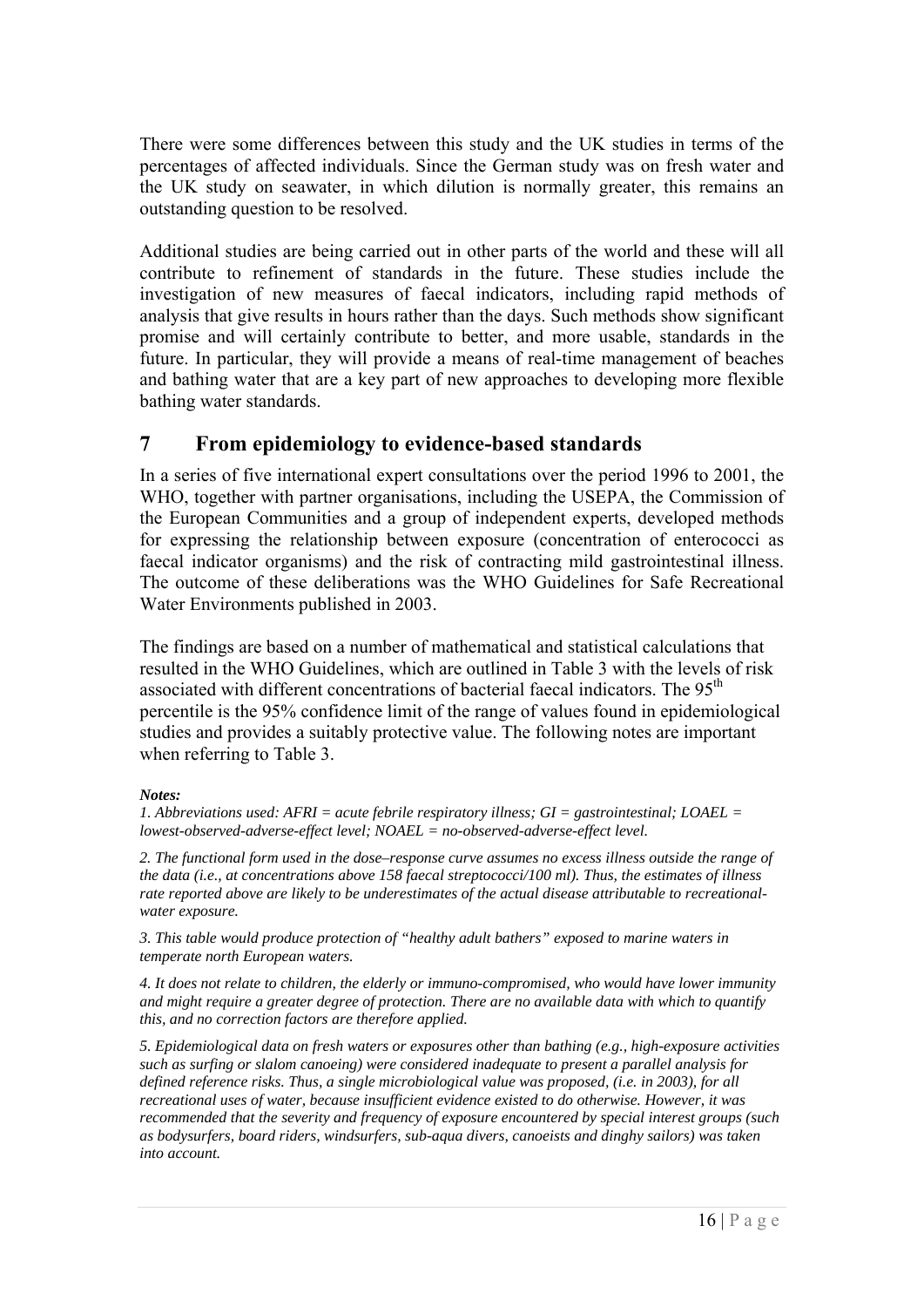*6. Where disinfection is used to reduce the density of indicator bacteria in effluents and discharges, the presumed relationship between faecal enterococci (as indicators of faecal contamination) and pathogen presence may be altered. This alteration was, and is, poorly understood. In water receiving such effluents and discharges, enterococci counts may not provide an accurate estimate of the risk of suffering from mild gastrointestinal symptoms.* 

*7. Risk attributable to exposure to recreational water is calculated after the method given by Wyer et al. (1999), in which a log10 standard deviation of 0.8103 was assumed.* 

*8. Note that the values presented in this table do not take account of health outcomes other than gastroenteritis and AFRI. Where other outcomes are of public health concern, then the risks should be assessed and appropriate action taken.* 

#### Table 3 The microbiological criteria and risk levels set out by WHO in the 2003 water quality guidelines for safe recreational water environments

| percentific value of intestinal enterococci/100 mi (rounded values) |                                   |                                                                                                                             |  |  |
|---------------------------------------------------------------------|-----------------------------------|-----------------------------------------------------------------------------------------------------------------------------|--|--|
| Grade                                                               | <b>Basis of derivation</b>        | <b>Estimated risk</b>                                                                                                       |  |  |
| $\mathbf{A}$                                                        | This range is below the           | <1% GI illness risk                                                                                                         |  |  |
|                                                                     | NOAEL in most                     | $<0.3\%$ AFRI risk                                                                                                          |  |  |
| $\leq 40$                                                           | epidemiological studies.          |                                                                                                                             |  |  |
|                                                                     |                                   | The upper $95th$ percentile value of 40/100 ml relates                                                                      |  |  |
|                                                                     |                                   | to an average probability of less than one case of                                                                          |  |  |
|                                                                     |                                   | gastroenteritis in every 100 exposures. The AFRI                                                                            |  |  |
| $\bf{B}$                                                            | The $200/100$ ml value is         | burden would be negligible.<br>1-<5% GI illness risk                                                                        |  |  |
|                                                                     | above the threshold of            | 0.3-<1.9% AFRI illness risk                                                                                                 |  |  |
| $41 - 200$                                                          | illness transmission              |                                                                                                                             |  |  |
|                                                                     | reported in most                  | The upper $95th$ percentile value of 200/100 ml relates                                                                     |  |  |
|                                                                     | epidemiological studies           | to an average probability of one case of                                                                                    |  |  |
|                                                                     | that have attempted to            | gastroenteritis in 20 exposures. The AFRI illness rate                                                                      |  |  |
|                                                                     | define a NOAEL or                 | at this upper value would be less than 19 per 1000                                                                          |  |  |
|                                                                     | LOAEL for GI illness and<br>AFRI. | exposures, or less than approximately 1 in 50<br>exposures.                                                                 |  |  |
| $\mathbf C$                                                         | This range represents a           | 5-10% GI illness risk                                                                                                       |  |  |
|                                                                     | substantial elevation in          | 1.9-3.9% AFRI illness risk                                                                                                  |  |  |
| $201 - 500$                                                         | the probability of all            |                                                                                                                             |  |  |
|                                                                     | adverse health outcomes           | This range of $95th$ percentiles represents a probability                                                                   |  |  |
|                                                                     | for which dose-response           | of 1 in 10 to 1 in 20 of gastroenteritis for a single                                                                       |  |  |
|                                                                     | data are available.               | exposure. Exposures in this category also suggest a<br>risk of AFRI in the range of 19–39 per 1000                          |  |  |
|                                                                     |                                   | exposures, or a range of approximately 1 in 50 to 1 in                                                                      |  |  |
|                                                                     |                                   | 25 exposures.                                                                                                               |  |  |
| D                                                                   | Above this level, there           | >10% GI illness risk                                                                                                        |  |  |
|                                                                     | may be a significant risk         | >3.9% AFRI illness rate                                                                                                     |  |  |
| >500                                                                | of high levels of minor           |                                                                                                                             |  |  |
|                                                                     | illness transmission.             | There is a greater than 10% chance of gastroenteritis<br>per single exposure. The AFRI illness rate at the 95 <sup>th</sup> |  |  |
|                                                                     |                                   | percentile point of >500/100 ml would be greater                                                                            |  |  |
|                                                                     |                                   | than 39 per 1000 exposures, or greater than                                                                                 |  |  |
|                                                                     |                                   | approximately 1 in 25 exposures.                                                                                            |  |  |

#### **Grade = 95th percentile value of intestinal enterococci/100 ml (rounded values)**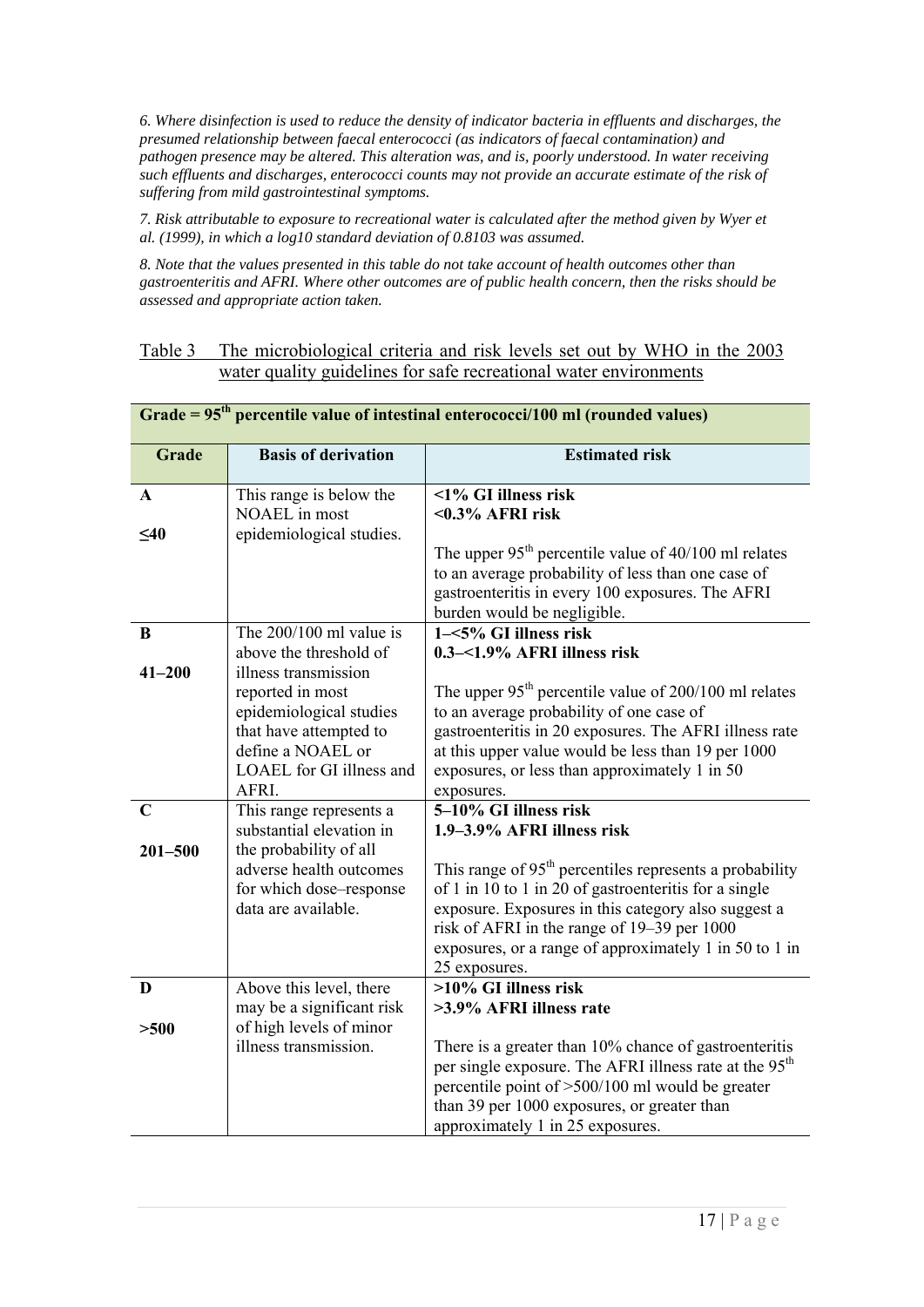| <b>Inland Waters</b>                             |                  |        |                   |  |  |
|--------------------------------------------------|------------------|--------|-------------------|--|--|
| <b>Parameter</b>                                 | <b>Excellent</b> | Good   | <b>Sufficient</b> |  |  |
| intestinal enterococci/100ml                     | $200*$           | $400*$ | $330**$           |  |  |
| <i>E. coli</i> 100ml <sup>-1</sup>               | $500*$           | 1000*  | 900**             |  |  |
|                                                  |                  |        |                   |  |  |
| <b>Coastal and Transitional Waters</b>           |                  |        |                   |  |  |
| intestinal enterococci/100ml                     | $100*$           | $200*$ | $185***$          |  |  |
| $E.$ coli/100ml                                  | $250*$           | $500*$ | $500**$           |  |  |
|                                                  |                  |        |                   |  |  |
| Based on a 95 <sup>th</sup> percentile<br>$\ast$ |                  |        |                   |  |  |
| ** Based on a 90 <sup>th</sup> percentile        |                  |        |                   |  |  |

The new EU microbiological criteria are outlined in Table 4.

Table 4 Microbiological criteria outlined in the EU Bathing Water Directive published in 2006

There is some correspondence between the evidence-base used to derive the EU criteria and the WHO guidelines. For example, the EU 'Good' enterococci category for marine waters is equivalent to the WHO grade 'B'. However, the derivation of the *E. coli* standards is not as transparent. Perhaps most surprising, is the implication of lower risks attributable to recreation in fresh waters than marine environments (i.e. by the higher allowed faecal indicator concentrations in fresh recreational waters). This might be the case if, for example, a given indicator concentration in fresh waters was generally associated with lower pathogen presence than experienced in marine systems. However, this assumption seems counter intuitive because freshwaters generally present less dilution of sewage effluents than would be experienced in marine environments. In the very few UK reports where viruses (generally enterovirus) and faecal indicators have been measured, higher incidence of viruses for a given indicator concentration have been found in fresh recreational water systems, which would imply that tighter, rather than less stringent, faecal indicator standards would be required for fresh recreational waters, i.e. if equivalent health protection was required in fresh and marine systems.

The terminology of the new EU microbiological criteria is also somewhat surprising, specifically the introduction of the 'Sufficient' standards. This is defined by a  $90<sup>th</sup>$ percentile value not the  $95<sup>th</sup>$  percentile, which is used by WHO (2003) and the CEC for the 'Excellent' and 'Good' classifications (CEC, 2006). This produces a lower numerical value in the published table, which might appear more 'palatable' to a lay audience but the rationale for the introduction of this new term into the 2006 Bathing Water Directive is unclear. Unlike the WHO Guidelines there is always a significant political dimension to EU Directives. Whilst such a dimension is inevitable in the development of standards that have statutory force, it is unfortunate and undesirable that the reasons remain obscure, even if they are a result of a political compromise. However, Article 14 of the 2006 Bathing Water Directive does outline a schedule for a review of the standards. This will take place in 2008, following EU sponsored research studies and could provide a timely opportunity to address some of these apparent inconsistencies.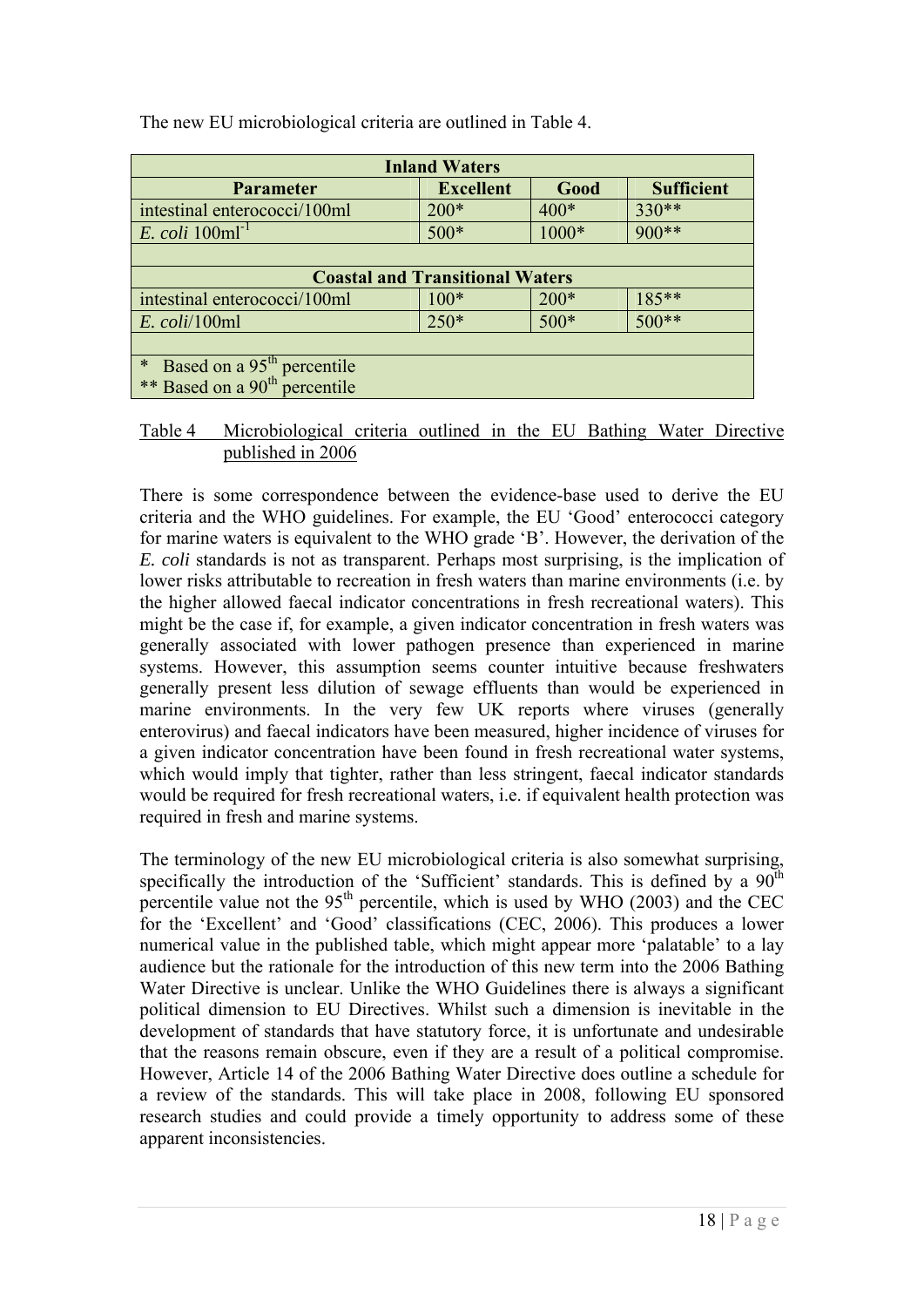### **8 Real time management and prediction**

The final policy challenge deriving from the WHO Guidelines and carried forward to the 2006 Bathing Water Directive is the incorporation of a practical management system for bathing waters that takes into account what actually happens in bathing waters and allows a more effective and flexible approach to regulating and management. This sets out the potential for real-time prediction of microbiological water quality to inform appropriate public 'advisory' notices when bathing water quality may be 'impaired' due to pollution reaching rivers and coastal waters by runoff from land following rainfall. The WHO rationale for such management is based on the fact that beach classification at the end of a bathing season when statistical calculations are conducted to define a numerical 'compliance' threshold is ineffective in protecting public health. The fact that relatively simple statistical models, using rainfall and river flow, seem able to predict poor microbiological quality at many beaches offers the potential to protect human health by real time prediction. Electronic signs have been trialled at a number of Scottish beaches. Parallel work on model development has been completed, as part of an EU funded project, managed by the North West Region of the Environment Agency. Such an approach recognises that protecting public health is actually more important than meeting arbitrary values that may be exceeded under conditions which are largely outside of the control of environmental managers.

In regulatory terms, the most important aspect of this policy development is that an EU member state can discount up to 15% of samples from those collected at a beach if an appropriate management system was deployed to warn the public of impaired water quality. This is the basis of the Scottish trial with electronic notice boards that provide information on the predicted state of the water at a particular beach, allowing bathers to make their own decisions as to their chosen activities. In the Defra regulatory impact assessment of an early draft of the new Bathing Water Directive the value of a discounting approach was summarised as follows:

*Although precise details have still to be considered the active management/discounting approach ……… shows considerable potential for reducing costs and maintaining benefits. The additional costs of operating such a system cannot be calculated until its details are elaborated but they are likely to be insignificant compared to the potential savings in costs.* (Anon, 2002b)

In summary, the policy context of bathing water management is:

- i. new health based and tighter standards in a new Bathing Water Directive which define '*good*' water quality as broadly equivalent to the existing Directive '*Guide*' level (these standards will be reviewed in 2008 in light of any new epidemiological information derived from new studies now underway in Hungary and Spain using the UK protocol;
- ii. a requirement on the UK regulators, to achieve these health-evidence-based standards through integrated catchment management of both point and diffuse sources of faecal indicator fluxes within the requirements of the Water Framework Directive;
- iii. the potential public health and expenditure benefits of implementing 'realtime' water quality prediction and the resultant 'beach management', at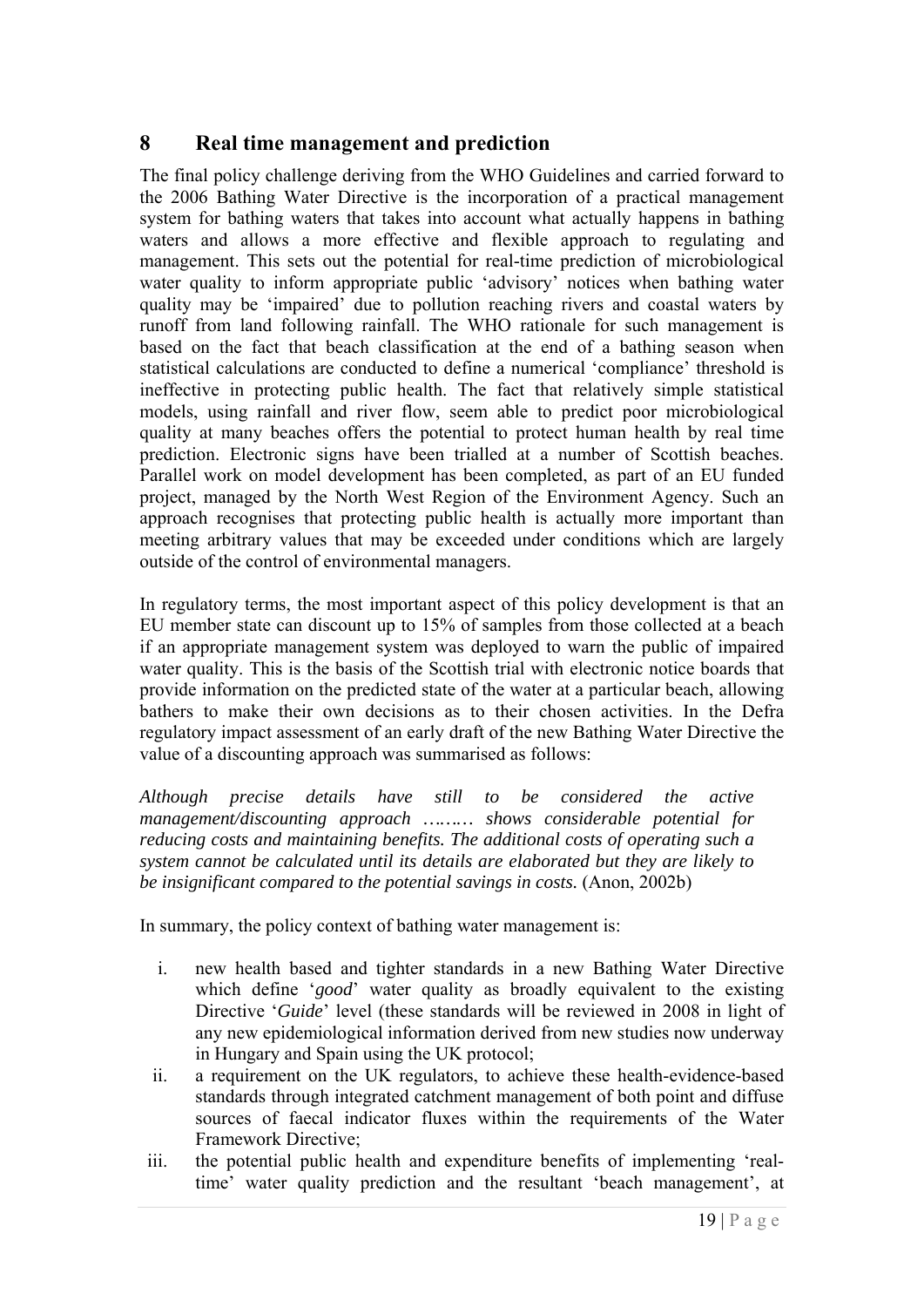appropriate sites with signs to facilitate 'advisories' which could be administered by the Environment Regulators and/or local authorities.

The policy also reflects the fact that there is currently no suitable system available to determine the dynamics of faecal indicators at a catchment scale to underpin the design of appropriate on-farm 'field-scale' remedial measures for controlling diffuse sources of microbial contaminants. It is, therefore, highly practical. Until such future time as this level of catchment control is possible then the policy provides for protection of public health, while not being so onerous as to close many otherwise excellent bathing beaches where microbiological pollution is episodically associated with rainfall that causes runoff from livestock farming areas.

### **9 Chemical contaminants**

There are no formal standards for chemical contaminants in marine or fresh recreational waters and the potential risks from most chemical contaminants are insignificant compared to the risks from pathogens. WHO has considered the issues regarding chemicals (WHO 2003) and the key point is that the amount of water ingested is very small and only extremely polluted water would be of any concern. It is also the case that the great majority of chemical contaminants only cause toxicity after long periods of exposure and, for recreational water users, the exposure is intermittent with generally very small water volumes ingested or absorbed through the skin.

The substances that can be of concern are natural toxins produced by phytoplankton present in both marine and fresh waters. See the publication in the footnote to section 2. These algae are always present and generally pose no risk but they are capable of rapid growth forming blooms in which there are massive numbers of these organisms and it is this circumstance that is of concern. The algae that are most commonly associated with risks to recreational users in freshwaters are the cyanobacteria. This is a diverse group of organisms that can produce a range of substances that are known to be toxic. However, in general the presence of blooms is easily detectable by the naked eye and can be avoided. In marine waters, dermal contact with a number of species of cyanobacteria can give rise to problems for swimmers and bathers. For example *Lyngbia majuscule,* which grows on rocks and seaweeds in tropical waters, is a contact irritant and fragments suspended in the water, usually after storms, can give rise to irritation and itching of skin, eyes and respiratory tract. This is particularly pronounced if trapped against the skin under equipment such as bathing suits. Skin irritation may result from a number of other marine cyanobacteria but information is limited. As conditions change in sub-tropical and temperate waters, due to climate change, it is conceivable that such problems will become more widespread and more attention will be warranted by authorities responsible for coastal and estuarine bathing waters. However, the move to a system of warning when water quality is unsuitable will also be of benefit in managing any such problems.

Other cyanobacteria that are found in estuarine waters form dense blooms that form scums on the surface. *Nodularia spumigena* is one such species that can produce a liver toxin called nodularin. Ingestion of the scums or water containing very high densities of organisms has been known to cause severe toxicity, or even death, in some stock and dogs but there have been no reports of toxicity in humans, primarily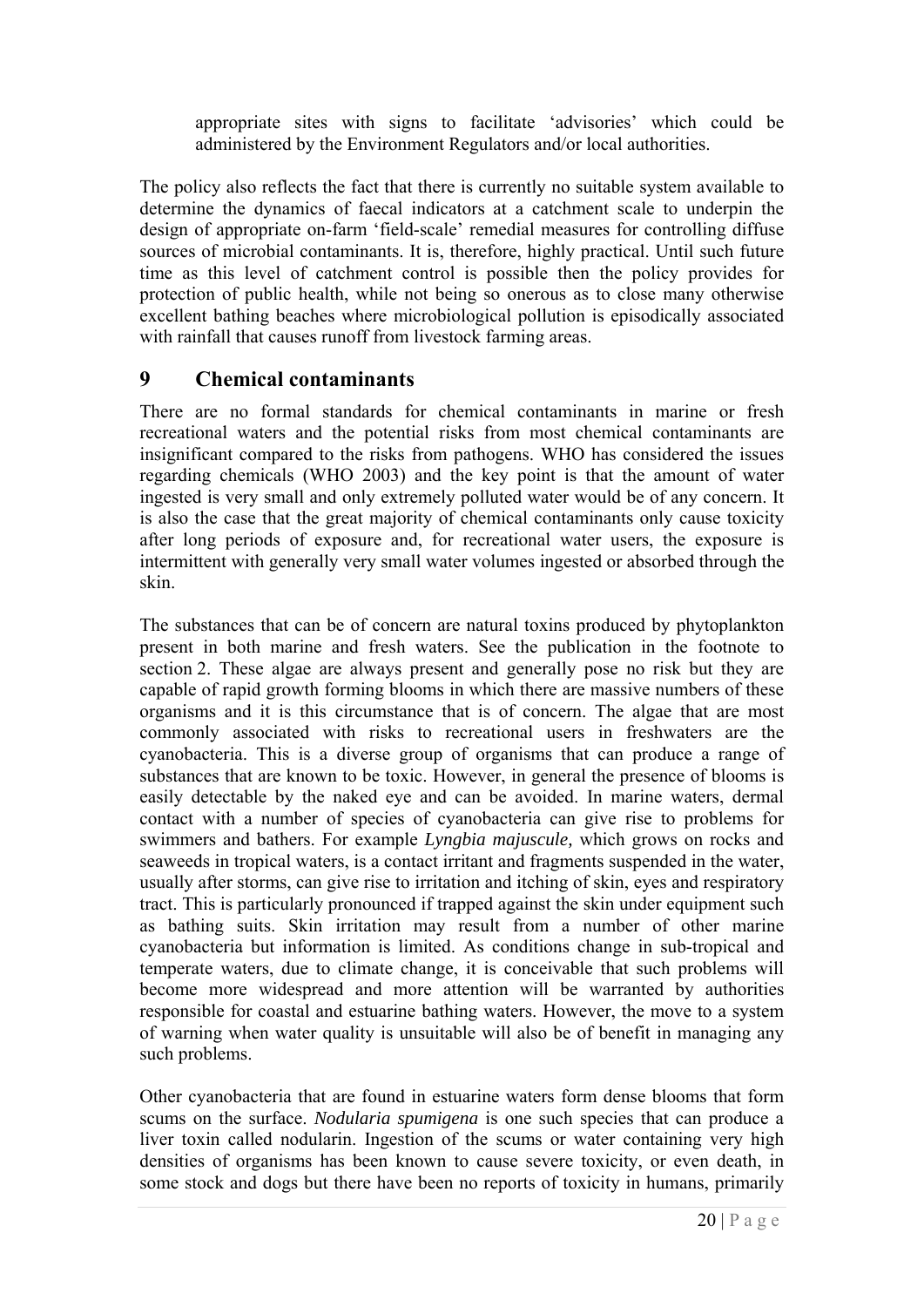because humans would tend to avoid such waters and would be careful not to ingest large amounts of such water.

A number of marine dinoflagellates can also form blooms and these can also produce toxins, effects on humans are primarily associated with the consumption of shellfish that have been ingesting the organisms by filter feeding.

Cyanobacteria in fresh water are known to form blooms quite frequently and for some waters these are a common feature. These blooms occur in some still or slow flowing waters, which are usually nutrient rich, during periods of fairly still or stable weather and when the blooms form a surface scum this can drift into the shore under the influence of even relatively light winds. A range of species are capable of producing toxins that can cause toxicity to the liver or the nervous system. Examples of the former are the microcystins of which there is a large number of congeners, nodularin and cylindrospermopsin, while examples of the latter are anatoxin-a, anatoxin-a(s) and saxitoxin. These compounds are highly toxic by ingestion but as indicated above the risks of ingestion in recreational waters are much lower than drinking water because ingestion is accidental and the amount ingested is small. The hazard is also easily avoided by posting warnings of the presence of potentially toxic cyanobacteria in large numbers in a particular water body. Appropriate safe practices in managing recreational waters have been proposed (WHO 2003 and Chorus and Bartram 1999). These indicate that for high contact recreational users, a concentration of 20,000 cyanobacterial cells per ml (or 10 μg/litre of chlorophyll *a* under conditions of cyanobacterial dominance) has a low probability of health effects, 100,000 cyanobacterial cells per ml (or 50 μg/litre of chlorophyll *a* with a dominance of cyanobacteria) poses a moderate probability of adverse effects, and contact with scums constitutes a high risk of health effects following ingestion or aspiration.

The National Rivers Authority (1990) in the UK investigated the problems associated with toxic algae and equated the potential risks to recreational users with the extent of contact with the water containing blooms of cyanobacteria. High risk activities were paddling (particularly small children who may fall), swimming, diving, sail-boarding, water-skiing, medium risk were canoeing, sailing (small boats that can easily capsize), rowing and general public amenity (primarily related to access by dogs) and low risk activities included fishing and pleasure cruising.

In view of the above discussion it is clear that the situation involving toxic algae is complex and the scientific basis for specific standards is not strong. In view of the ease of management the need for standards seems to be limited.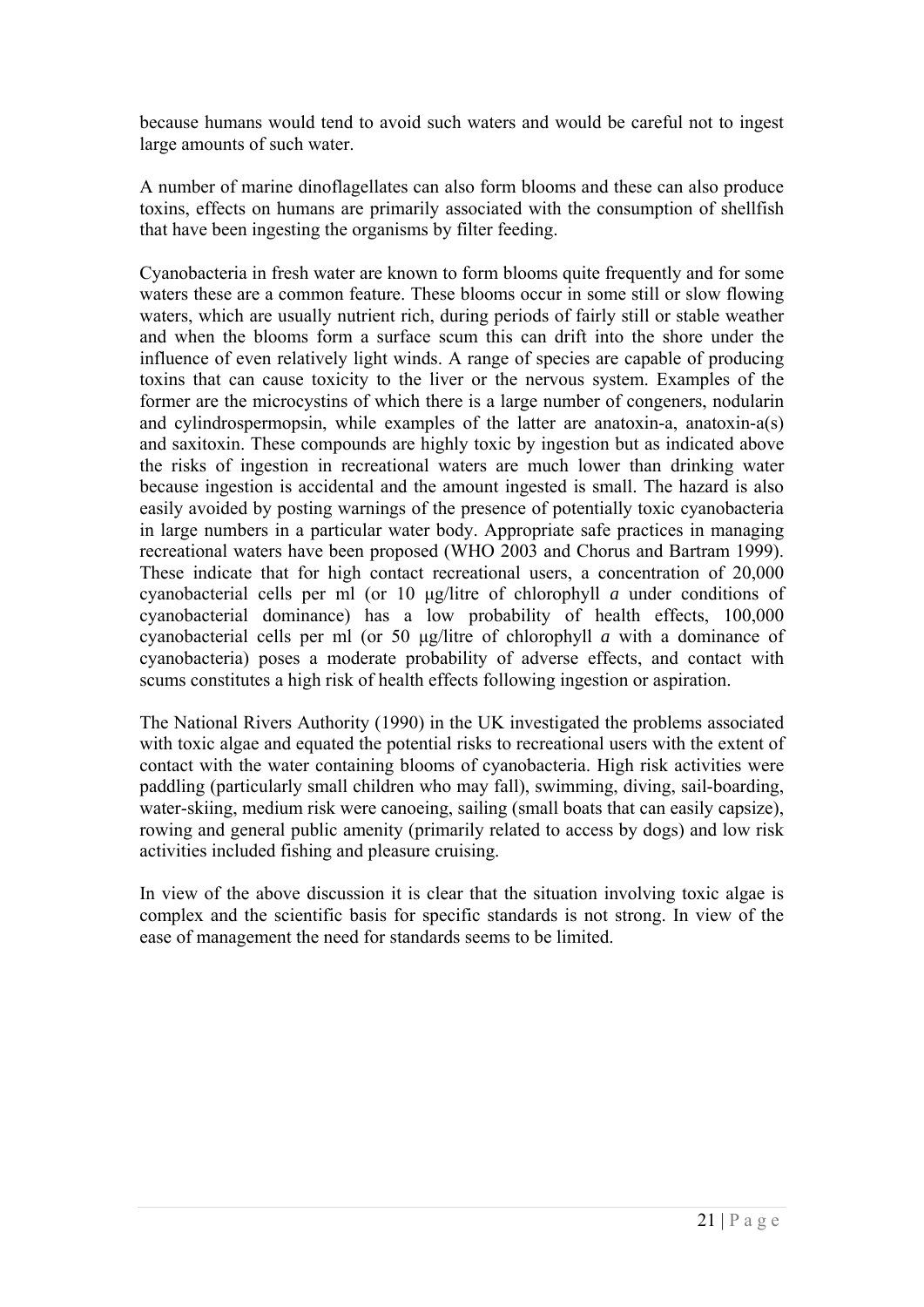#### **10 Conclusions**

- 1. Historical microbiological standards for recreational waters in both North America and Europe are not based on robust epidemiological information i.e. they cannot be considered health-evidence-based.
- 2. The WHO Guidelines for Safe Recreational Water Environments were based on UK epidemiology and offer a methodology for standards derivation which seeks to limit health risk to clearly defined levels.
- 3. The scientific basis of the WHO criteria is however very narrow and further work outside temperate northern Europe is urgently needed.
- 4. This work is underway in the United States of America and Europe.
- 5. The new microbiological criteria for marine waters outlined in the 2006 Bathing Water Directive are, in part, based on the WHO criteria, but derivation of the freshwater standards in the Directive seems somewhat counter-intuitive. Furthermore, the 'Sufficient' standard lacks internal consistency with the other criteria because of the percentile value employed (i.e. the  $90<sup>th</sup>$  percentile not the 95<sup>th</sup> percentile used for Excellent and Good criteria) and the move away from the word 'Good' to define the legally required compliance level runs counter to the ethos of the Water Framework Directive and its other daughter Directives.
- 6. Real time management of risk, through prediction of bathing water quality, has been suggested by WHO in their 2003 Guidelines and is accommodated in the new 2006 Bathing Water Directive. Prototype systems, using electronic signs, are deployed in Scotland and this approach offers considerable scope particularly where microbiological pollution is episodically associated with rainfall causing runoff from livestock farming areas.
- 7. There is a review of the 2006 Bathing Water Directive criteria scheduled for 2008 and this may offer opportunity to accommodate new scientific information and reconsider apparent inconsistencies.
- 8. North American research has suggested the potential of molecular methods for the rapid enumeration of faecal indicators in recreational waters. It has been further suggested that these methods are predictive of health effects. This area is worthy of further investigation in Europe.
- 9. Achievement of microbiological criteria at identified bathing waters in Europe is to be accomplished through implementation of the Water Framework Directive. It is surprising, therefore, that so little attention has been given to date to the general area of catchment microbial dynamics or water quality by the UK Technical Advisory Group addressing implementation of the Water Framework Directive. Rectification of this policy and scientific omission is likely to become urgent as the implications of the new Directive standards become apparent.
- 10. Chemicals in natural bathing waters are much less of a consideration than pathogens but the toxins produced by some algae are of significant concern when there are large blooms, particularly in slow-flowing or still fresh water. Although these are not specifically considered in standards, they should be covered by management procedures and warnings.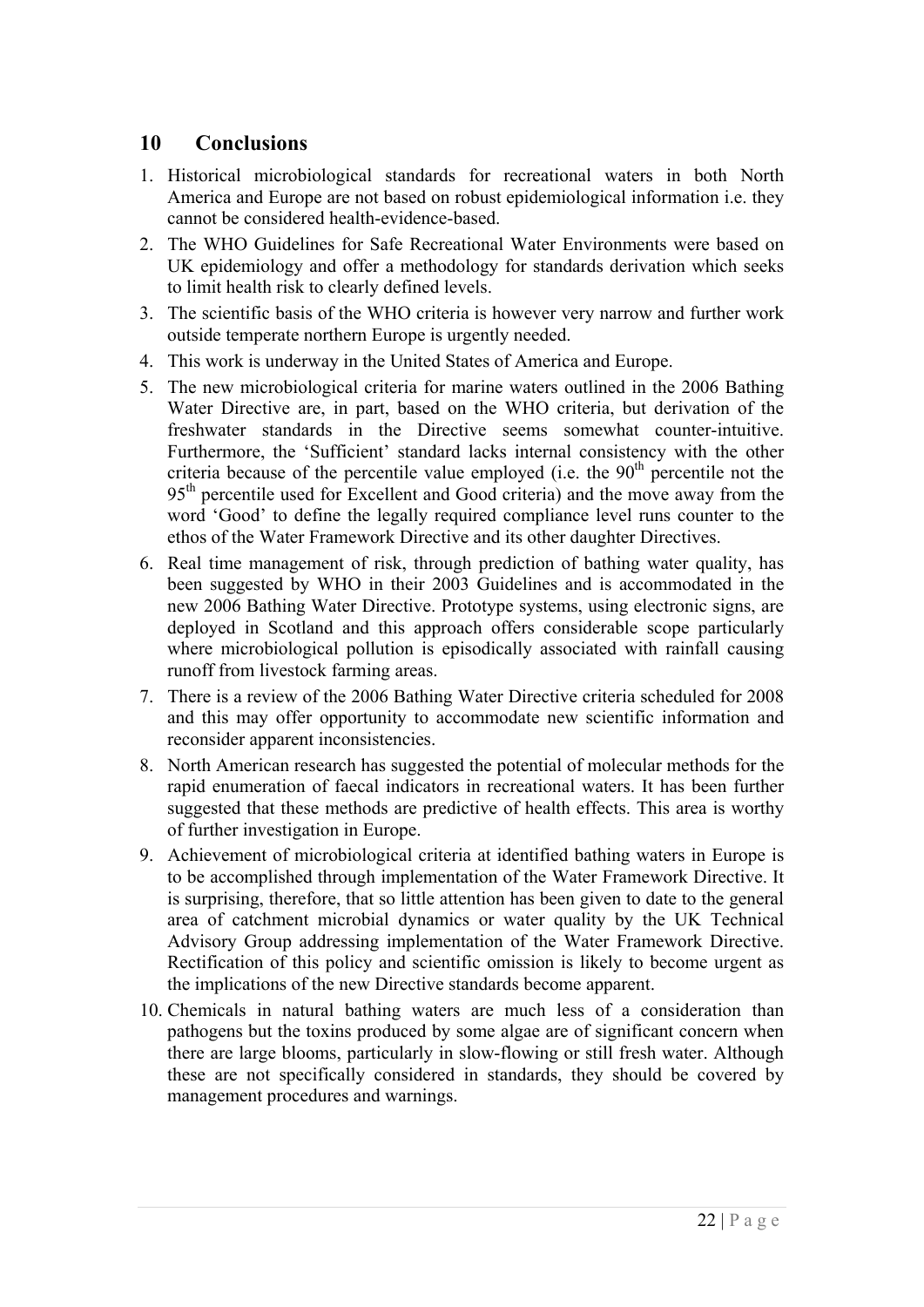### **11 References**

**Cabelli, V.J., Dufour, A.P., McCabe, L.J. and Levin, M.A.** (1982) Swimming-Associated Gastroenteritis and Water-Quality. *American Journal of Epidemiology 115(4*), 606-616.

**CEC** (1976) Council of the European Communities. Council Directive 76/160/EEC of 8 December 1975 concerning the quality of bathing water. *Official Journal of the European Communities L31*, 1-7.

**CEC** (2000) Council of the European Communities. Directive 2000/60/EC of the European Parliament and of the Council of 23 October 2000 establishing a framework for Community action in the field of water policy. *Official Journal of the European Communities L327*, 1-72.

**CEC** (2006) Directive 2006/7/EC of the European Parliament and of the Council of 15th February 2006 concerning the management of bathing water quality and repealing Directive 76/160/EEC. . *Official Journal of the European Communities L64*, 37-51.

**Chorus, I., and Bartram, J.** (Eds) (1999) Toxic cyanobacteria in water. A guide to their public health consequences, monitoring and management. Published by  $E \& FN$ Spon on behalf of the World Health Organization.

**Crowther, J., Kay, D. and Wyer, M.D.** (2001) Relationships between microbial water quality and environmental conditions in coastal recreational water: the Fylde coast, UK. *Water Research 35*, 4029-4038.

**Kay, D., Bartram, J., Pruss, A., Ashbolt, N., Wyer, M.D., Fleisher, J.M.,**  Fewtrell, L., Rogers, A. and Rees, G. (2004) Derivation of numerical values for the World Health Organization guidelines for recreational waters. *Water Research 38(5*), 1296-1304.

**Kay, D., Fleisher, J.M., Salmon, R.L., Jones, F., Wyer, M.D., Godfree, A.F., Zelenauch-Jacquotte, Z. and Shore, R.** (1994) Predicting the likelihood of gastroenteritis from sea bathing - Results from randomized exposure. *The Lancet 344(8927*), 905-909.

**McPhail, C. and Stidson, R.** (2004) The Scottish Signage Project. *Water and Environment Magazine 9(4*), 12-14.

**National Rivers Authority** (1990) Toxic blue-green algae. The report of the National Rivers Authority, Water Quality Series No2.

**NTAC** (1968) *Water Quality Criteria.* National Technical Advisory Committee, Federal Water Pollution Administration, Department of the Interior, Washington, DC.

**PHLS** (1959) Sewage contamination of coastal bathing waters in England and Wales: a bacteriological and epidemiological study. *Journal of Hygiene Cambridge 574*, 435- 472.

**Stevenson, A.H.** (1953) Studies of bathing water quality and health. *American Journal of Public Health 43*, 529-538.

**USEPA** (1986) *Ambient water quality criteria for bacteria*, United States environment Protection Agency, Washington DC